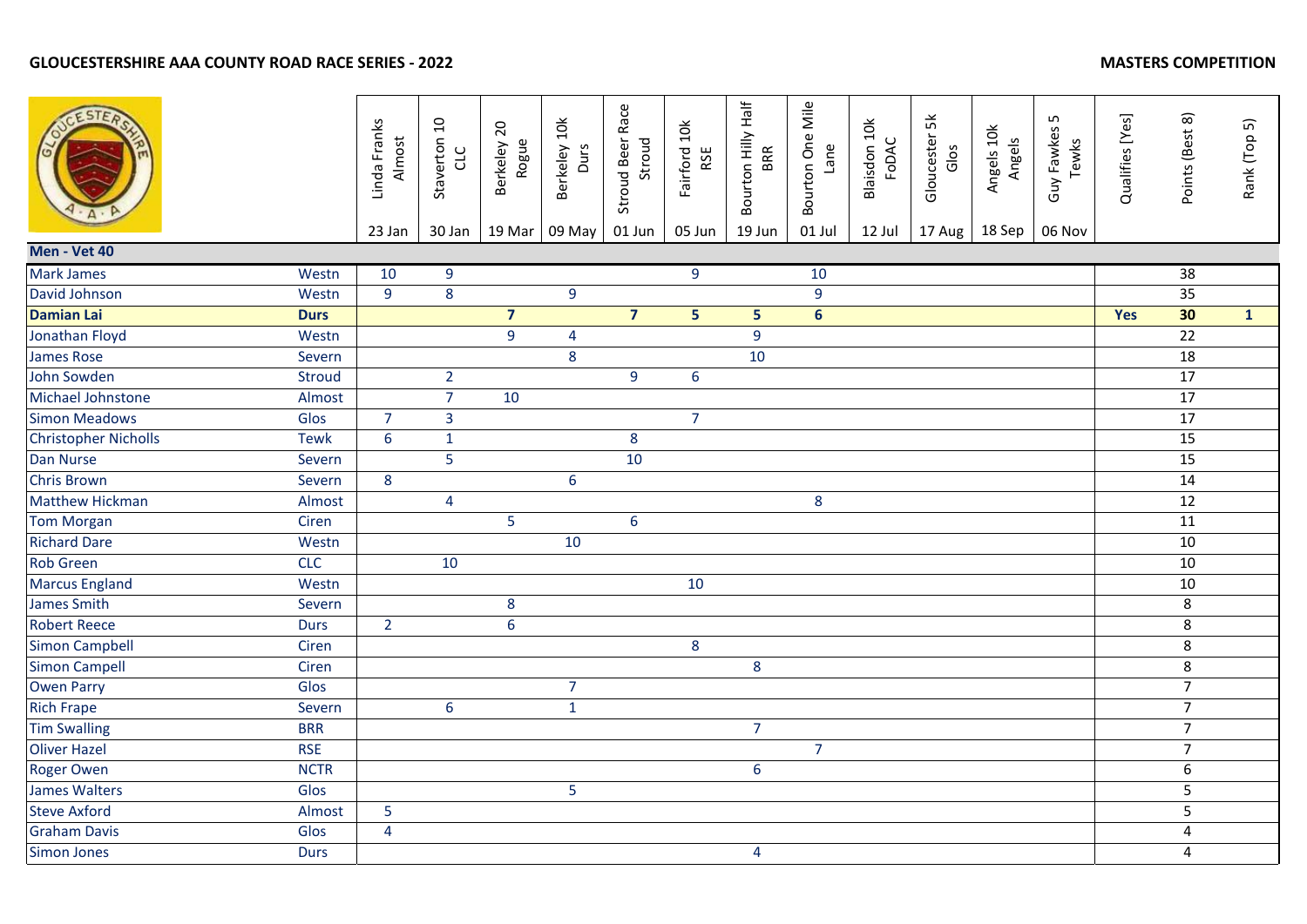|                          |             | .<br>U<br>₫<br><br>ᡕᢐ<br>₹<br>$\overline{\mathbf{c}}$<br>23 Jan | $\overline{a}$<br>S,<br>ិយ<br>ω<br>ಕ<br>30 Jan | 20<br>Rogue<br>Berkeley<br>19 Mar | $\frac{1}{2}$<br>ທ<br>keley<br>Dur<br>∼<br>Be<br>09 May | ≃<br>꽁<br>Φ<br>ē.<br>$\circ$<br>ى<br>g<br>Ù.<br>55<br>01 Jun | ă<br>$\overline{\phantom{0}}$<br>ਠ<br>RSE<br>┶<br>ڡ<br>=.<br>ത<br>ட<br>05 Jun | 嵩<br>工<br>≻<br>≘<br><b>BRR</b><br>$\circ$<br>മ<br>19 Jun | Mile<br>ω<br><u>ی</u><br>O<br>ത<br>ē.<br>01 Jul | $\frac{1}{2}$<br>sdon<br>≏<br>C<br>$\cdot$ $-$<br>Bla<br>12 Jul | 멎<br>ester<br>Glos<br>Ō<br>$\frac{6}{5}$<br>17 Aug | $\frac{1}{2}$<br>Angels<br>gels<br>$\overline{a}$<br>18 Sep | ഹ<br>ທ<br>ତି<br>wks<br>Faw<br>F<br>$\omega$<br>ம<br>06 Nov | හු<br>Qualifies | $\widehat{\infty}$<br>(Bes<br>௨ | 5<br>$\epsilon$<br>Ě<br>Rã |
|--------------------------|-------------|-----------------------------------------------------------------|------------------------------------------------|-----------------------------------|---------------------------------------------------------|--------------------------------------------------------------|-------------------------------------------------------------------------------|----------------------------------------------------------|-------------------------------------------------|-----------------------------------------------------------------|----------------------------------------------------|-------------------------------------------------------------|------------------------------------------------------------|-----------------|---------------------------------|----------------------------|
| <b>Christopher Davis</b> | Glos        |                                                                 |                                                |                                   |                                                         |                                                              |                                                                               |                                                          |                                                 |                                                                 |                                                    |                                                             |                                                            |                 |                                 |                            |
| James Bingham            | Westn       |                                                                 |                                                |                                   | э                                                       |                                                              |                                                                               |                                                          |                                                 |                                                                 |                                                    |                                                             |                                                            |                 |                                 |                            |
| <b>Mark Saunders</b>     | <b>Durs</b> |                                                                 |                                                |                                   |                                                         |                                                              |                                                                               |                                                          |                                                 |                                                                 |                                                    |                                                             |                                                            |                 |                                 |                            |
| <b>Simon Harmer</b>      | Stroud      |                                                                 |                                                |                                   |                                                         |                                                              |                                                                               |                                                          |                                                 |                                                                 |                                                    |                                                             |                                                            |                 |                                 |                            |
| Chris McMahon            | Almost      |                                                                 |                                                |                                   |                                                         |                                                              |                                                                               |                                                          |                                                 |                                                                 |                                                    |                                                             |                                                            |                 |                                 |                            |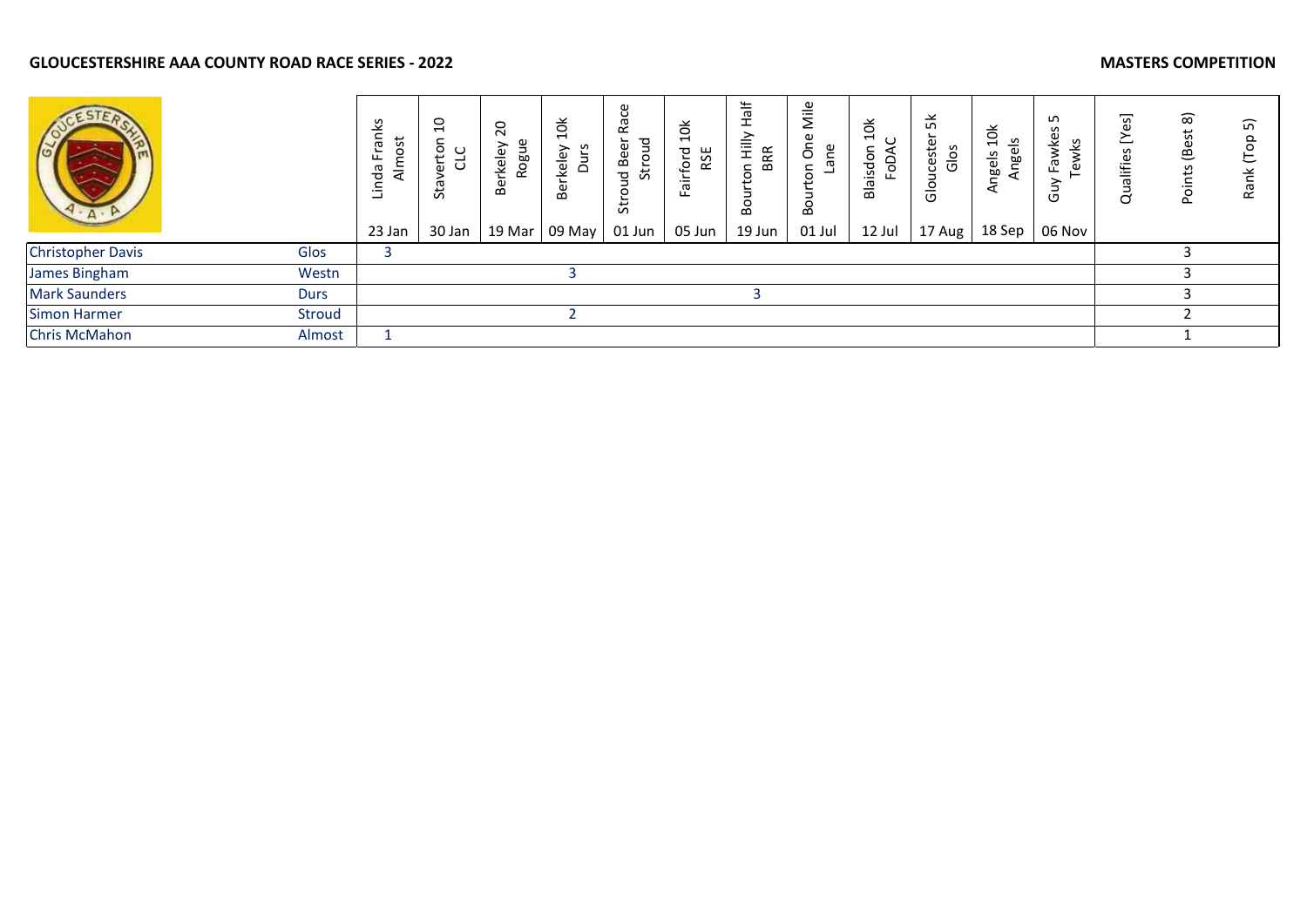|                         |               | Linda Franks<br>Almost<br>23 Jan | Staverton 10<br>CLC<br>30 Jan | Berkeley 20<br>Rogue<br>19 Mar | Berkeley 10k<br>Durs<br>09 May | Stroud Beer Race<br>Stroud<br>01 Jun | Fairford 10k<br>RSE<br>05 Jun | Bourton Hilly Half<br>BRR<br>19 Jun | Bourton One Mile<br>Lane<br>01 Jul | Blaisdon 10k<br>FODAC<br>12 Jul | Gloucester 5k<br>Glos<br>17 Aug | Angels 10k<br>Angels<br>18 Sep | Guy Fawkes 5<br>Tewks<br>06 Nov | Qualifies [Yes] | Points (Best 8)  | Rank (Top 5)   |
|-------------------------|---------------|----------------------------------|-------------------------------|--------------------------------|--------------------------------|--------------------------------------|-------------------------------|-------------------------------------|------------------------------------|---------------------------------|---------------------------------|--------------------------------|---------------------------------|-----------------|------------------|----------------|
| Men - Vet 45            |               |                                  |                               |                                |                                |                                      |                               |                                     |                                    |                                 |                                 |                                |                                 |                 |                  |                |
| <b>John Parker</b>      | <b>Westn</b>  | 10                               | 10                            |                                | 10                             |                                      | 10                            | 10                                  | 10                                 |                                 |                                 |                                |                                 | <b>Yes</b>      | 60               | $\mathbf{1}$   |
| <b>Mike Kennedy</b>     | <b>Almost</b> | 5 <sup>1</sup>                   | $\overline{\mathbf{3}}$       |                                | $\boldsymbol{8}$               | $\overline{9}$                       | 8                             | $6\phantom{1}$                      |                                    |                                 |                                 |                                |                                 | Yes             | 39               | 2 <sup>1</sup> |
| <b>Darren Long</b>      | <b>BRR</b>    | $\overline{7}$                   | $6\phantom{a}$                |                                |                                | 10                                   | 9 <sup>°</sup>                |                                     | $\overline{\mathbf{5}}$            |                                 |                                 |                                |                                 | Yes             | 37               | 3 <sup>7</sup> |
| Kevin Joynes-Creed      | <b>RSE</b>    |                                  |                               | 6                              |                                | 8                                    |                               | 4                                   |                                    |                                 |                                 |                                |                                 |                 | 18               |                |
| <b>Robert Foord</b>     | Almost        | $6\phantom{1}$                   | 5                             | $\overline{7}$                 |                                |                                      |                               |                                     |                                    |                                 |                                 |                                |                                 |                 | 18               |                |
| <b>Andy Prophett</b>    | Westn         | 8                                | 8                             |                                |                                |                                      |                               |                                     |                                    |                                 |                                 |                                |                                 |                 | 16               |                |
| <b>Nick Lewis</b>       | Almost        |                                  | 9                             |                                |                                |                                      |                               | $\overline{7}$                      |                                    |                                 |                                 |                                |                                 |                 | 16               |                |
| Pratik Pradhan          | Severn        |                                  | $\overline{7}$                | 8                              |                                |                                      |                               |                                     |                                    |                                 |                                 |                                |                                 |                 | 15               |                |
| <b>Huw Poppy</b>        | <b>Durs</b>   |                                  |                               |                                |                                | $\overline{7}$                       | $6\phantom{a}$                |                                     |                                    |                                 |                                 |                                |                                 |                 | 13               |                |
| <b>Chris Miller</b>     | Ciren         |                                  |                               | 10                             |                                |                                      |                               |                                     |                                    |                                 |                                 |                                |                                 |                 | 10               |                |
| Dom Ware                | <b>Stroud</b> |                                  |                               | $\overline{9}$                 |                                |                                      |                               |                                     |                                    |                                 |                                 |                                |                                 |                 | $\boldsymbol{9}$ |                |
| <b>Jason Barry</b>      | <b>Stroud</b> |                                  |                               |                                | 9                              |                                      |                               |                                     |                                    |                                 |                                 |                                |                                 |                 | 9                |                |
| <b>Martin Soakell</b>   | Westn         | 9                                |                               |                                |                                |                                      |                               |                                     |                                    |                                 |                                 |                                |                                 |                 | 9                |                |
| <b>Anthony Bailey</b>   | Westn         |                                  |                               |                                |                                |                                      |                               | 9                                   |                                    |                                 |                                 |                                |                                 |                 | $\boldsymbol{9}$ |                |
| <b>Marc Fallows</b>     | Westn         |                                  |                               |                                |                                |                                      |                               |                                     | $9\,$                              |                                 |                                 |                                |                                 |                 | $\boldsymbol{9}$ |                |
| Darren Jenner           | <b>RSE</b>    | $\overline{4}$                   |                               |                                |                                |                                      |                               |                                     | $\overline{4}$                     |                                 |                                 |                                |                                 |                 | 8                |                |
| <b>John Hancock</b>     | <b>NCTR</b>   |                                  |                               |                                |                                |                                      |                               | 8                                   |                                    |                                 |                                 |                                |                                 |                 | 8                |                |
| <b>Adrian Williams</b>  | Westn         |                                  |                               |                                |                                |                                      |                               |                                     | 8                                  |                                 |                                 |                                |                                 |                 | $\bf 8$          |                |
| <b>William Trippett</b> | <b>Stroud</b> |                                  |                               |                                | $\overline{7}$                 |                                      |                               |                                     |                                    |                                 |                                 |                                |                                 |                 | $\overline{7}$   |                |
| <b>David Moss</b>       | Ciren         |                                  |                               |                                |                                |                                      | $\overline{7}$                |                                     |                                    |                                 |                                 |                                |                                 |                 | $\overline{7}$   |                |
| Martin Foster           | Chelt         |                                  |                               |                                |                                |                                      |                               |                                     | $\overline{7}$                     |                                 |                                 |                                |                                 |                 | $\overline{7}$   |                |
| Peter Law               | Stroud        |                                  |                               |                                | 6                              |                                      |                               |                                     |                                    |                                 |                                 |                                |                                 |                 | 6                |                |
| Paul Lockyer            | <b>CLC</b>    |                                  |                               |                                |                                |                                      |                               |                                     | $\boldsymbol{6}$                   |                                 |                                 |                                |                                 |                 | 6                |                |
| James Widdowson         | Ciren         |                                  |                               |                                | $\overline{5}$                 |                                      |                               |                                     |                                    |                                 |                                 |                                |                                 |                 | 5                |                |
| Paul Matarazzo          | <b>Stroud</b> |                                  |                               |                                |                                |                                      | 5                             |                                     |                                    |                                 |                                 |                                |                                 |                 | 5                |                |
| <b>Alex Kane</b>        | CotsA         |                                  |                               |                                |                                |                                      |                               | 5                                   |                                    |                                 |                                 |                                |                                 |                 | 5                |                |
| <b>Greg Nash</b>        | Fodac         |                                  | $\overline{\mathbf{4}}$       |                                |                                |                                      |                               |                                     |                                    |                                 |                                 |                                |                                 |                 | 4                |                |
| <b>Stuart Sharland</b>  | CotsA         |                                  |                               |                                | 4                              |                                      |                               |                                     |                                    |                                 |                                 |                                |                                 |                 | 4                |                |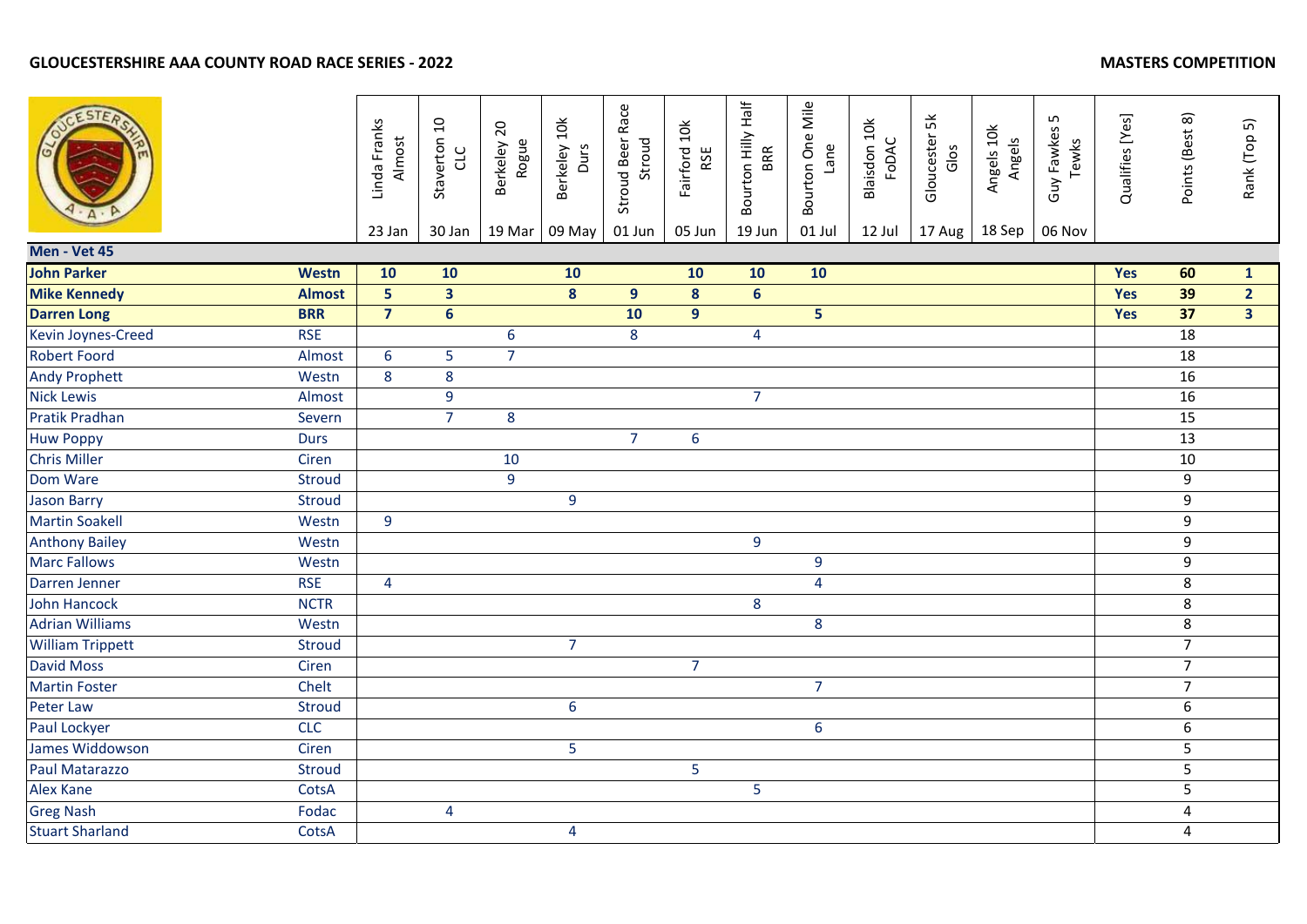|                     |        | S<br>π<br>π<br>ञ<br>23 Jan | $\overline{c}$<br>ω<br>5<br>30 Jan | $\circ$<br>$\sim$<br>$\mathbf{\Omega}$<br>19 Mar | ă<br>⊣<br>٥<br>$\overline{\Phi}$<br>മ<br>09 May | $\propto$<br>മ<br>ਦੂ<br>ഗ<br>්<br>01 Jun | ᆸ<br>ш<br>κS<br>05 Jun | ┶<br>ത<br>മ<br>മ<br>19 Jun | ω<br>≔<br>$\overline{ }$<br>⋍<br>c<br>BO<br>01 Jul | ă<br>$\overline{\phantom{0}}$<br>ᅙ<br>12 Jul | 꽂<br>S<br>est<br>Ö<br>$\bar{\sigma}$<br>Ō<br>≚<br>ט<br>17 Aug $ $ | ≚<br>$\circ$<br>≗<br>$\overline{\phantom{0}}$<br>gels<br>ğ۵<br>∼<br>18 Sep | ഗ<br>O<br>06 Nov | __<br>C | ౚ | <u>ົດ</u><br>⊻<br>ᡕᢐ<br>$\propto$ |
|---------------------|--------|----------------------------|------------------------------------|--------------------------------------------------|-------------------------------------------------|------------------------------------------|------------------------|----------------------------|----------------------------------------------------|----------------------------------------------|-------------------------------------------------------------------|----------------------------------------------------------------------------|------------------|---------|---|-----------------------------------|
| <b>Philip Jeyes</b> | Almost |                            |                                    |                                                  |                                                 |                                          |                        |                            |                                                    |                                              |                                                                   |                                                                            |                  |         |   |                                   |
| <b>Nick Bishop</b>  | Glos   |                            |                                    |                                                  |                                                 |                                          |                        |                            |                                                    |                                              |                                                                   |                                                                            |                  |         |   |                                   |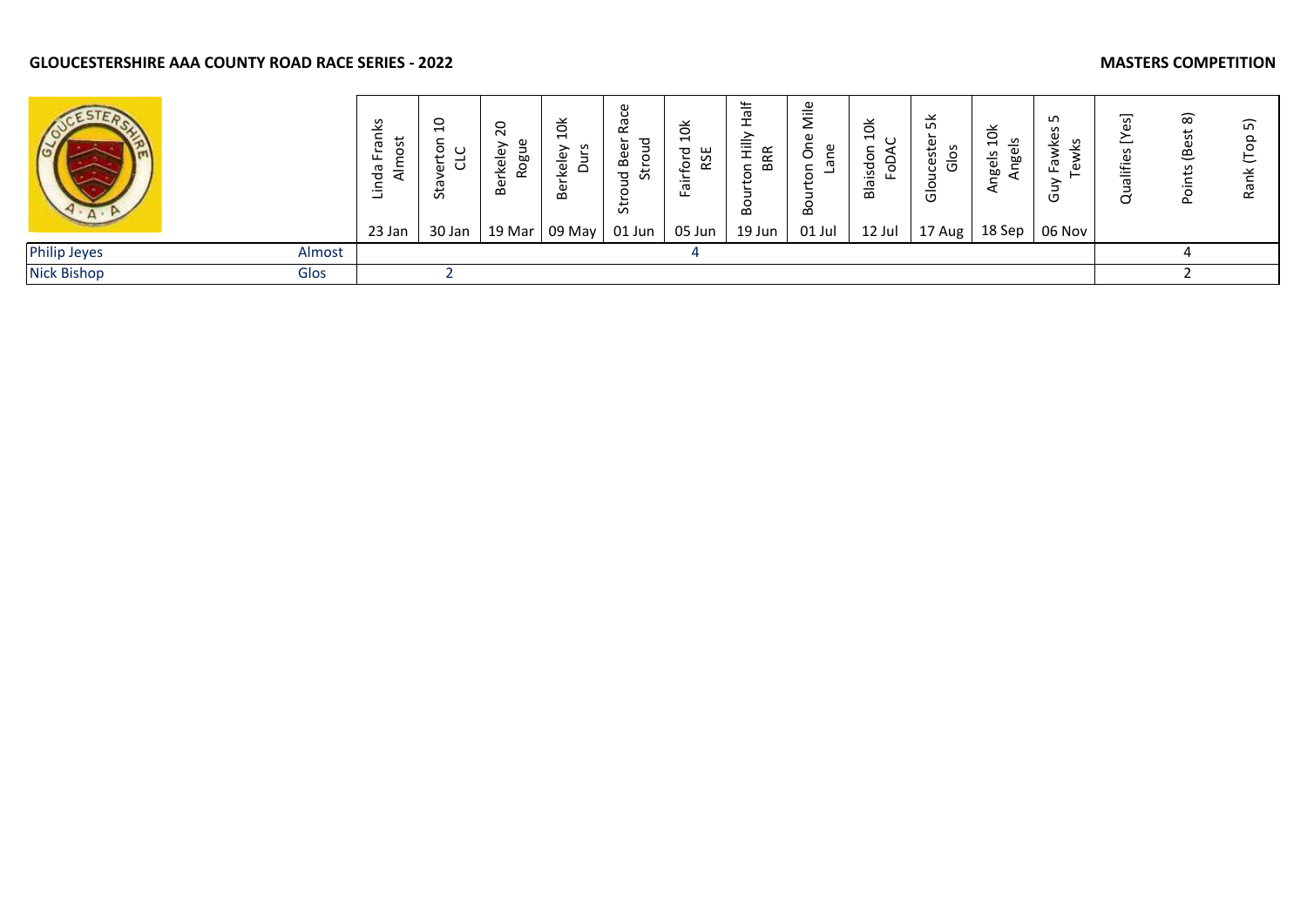|                             |               | Linda Franks<br>Almost<br>23 Jan | Staverton 10<br>CLC<br>30 Jan | Berkeley 20<br>Rogue<br>19 Mar | Berkeley 10k<br>Durs<br>09 May | Stroud Beer Race<br>Stroud<br>01 Jun | Fairford 10k<br>RSE<br>05 Jun | Bourton Hilly Half<br>BRR<br>19 Jun | Bourton One Mile<br>Lane<br>01 Jul | Blaisdon 10k<br>FODAC<br>12 Jul | Gloucester 5k<br>Glos<br>17 Aug | Angels 10k<br>Angels<br>18 Sep | Guy Fawkes 5<br>Tewks<br>06 Nov | Qualifies [Yes] | Points (Best 8)  | Rank (Top 5)   |
|-----------------------------|---------------|----------------------------------|-------------------------------|--------------------------------|--------------------------------|--------------------------------------|-------------------------------|-------------------------------------|------------------------------------|---------------------------------|---------------------------------|--------------------------------|---------------------------------|-----------------|------------------|----------------|
| Men - Vet 50                |               |                                  |                               |                                |                                |                                      |                               |                                     |                                    |                                 |                                 |                                |                                 |                 |                  |                |
| <b>Duncan Mounsor</b>       | <b>Almost</b> | 6 <sup>1</sup>                   | 2 <sup>1</sup>                | $\overline{9}$                 | $\mathbf{1}$                   | $\overline{7}$                       |                               | $\boldsymbol{8}$                    | 5                                  |                                 |                                 |                                |                                 | Yes             | 38               | $\mathbf{1}$   |
| <b>Ian Poole</b>            | <b>Almost</b> | $\overline{\mathbf{4}}$          | $\overline{\mathbf{4}}$       |                                | $\overline{2}$                 | 8                                    | $\overline{7}$                |                                     | $6\phantom{a}$                     |                                 |                                 |                                |                                 | Yes             | 31               | $\overline{2}$ |
| Craig Hamilton-Smith        | <b>NCTR</b>   |                                  | 10                            |                                |                                |                                      |                               | 10                                  | 9                                  |                                 |                                 |                                |                                 |                 | $\overline{29}$  |                |
| <b>Jason Tilley</b>         | Glos          | 10                               |                               |                                | $\overline{7}$                 |                                      |                               |                                     | 10                                 |                                 |                                 |                                |                                 |                 | 27               |                |
| <b>Mark Garrett</b>         | <b>RSE</b>    | 9                                |                               |                                | $\overline{3}$                 |                                      |                               | $\overline{7}$                      | $\overline{7}$                     |                                 |                                 |                                |                                 |                 | 26               |                |
| <b>Alec Vincent</b>         | <b>Tewk</b>   |                                  |                               |                                |                                | 9                                    |                               | $\overline{9}$                      | 8                                  |                                 |                                 |                                |                                 |                 | 26               |                |
| <b>Andy Monro</b>           | Severn        | $\overline{7}$                   | 6                             |                                |                                |                                      | 10                            |                                     |                                    |                                 |                                 |                                |                                 |                 | 23               |                |
| <b>Andrew Crace-Calvert</b> | <b>Stroud</b> |                                  |                               | 10                             |                                | 10                                   |                               |                                     |                                    |                                 |                                 |                                |                                 |                 | $\overline{20}$  |                |
| Daniel Lygo                 | <b>Durs</b>   |                                  |                               |                                | $\overline{4}$                 |                                      | 8                             |                                     |                                    |                                 |                                 |                                |                                 |                 | 12               |                |
| <b>Dan Minors</b>           | Chelt         |                                  |                               |                                | 10                             |                                      |                               |                                     |                                    |                                 |                                 |                                |                                 |                 | 10               |                |
| <b>Andy Gore</b>            | Chelt         |                                  |                               |                                | $\overline{9}$                 |                                      |                               |                                     |                                    |                                 |                                 |                                |                                 |                 | 9                |                |
| <b>David Clarke</b>         | Severn        |                                  | 9                             |                                |                                |                                      |                               |                                     |                                    |                                 |                                 |                                |                                 |                 | $\mathsf g$      |                |
| <b>Phil Southworth</b>      | <b>RSE</b>    |                                  |                               |                                |                                | 5                                    |                               |                                     | $\overline{4}$                     |                                 |                                 |                                |                                 |                 | $\boldsymbol{9}$ |                |
| <b>Dave Rantell</b>         | Chelt         |                                  |                               |                                |                                |                                      | 9                             |                                     |                                    |                                 |                                 |                                |                                 |                 | 9                |                |
| <b>Phil Southworth</b>      | <b>RSE</b>    |                                  |                               |                                |                                | 5                                    |                               |                                     | $\overline{4}$                     |                                 |                                 |                                |                                 |                 | 9                |                |
| <b>Bill Schindler</b>       | Almost        | 8                                |                               |                                |                                |                                      |                               |                                     |                                    |                                 |                                 |                                |                                 |                 | 8                |                |
| Mark Wreford-Bush           | Almost        | 5                                |                               |                                |                                | 3                                    |                               |                                     |                                    |                                 |                                 |                                |                                 |                 | 8                |                |
| <b>Matthew Barnes</b>       | Almost        |                                  | 8                             |                                |                                |                                      |                               |                                     |                                    |                                 |                                 |                                |                                 |                 | 8                |                |
| <b>Simon Fortnam</b>        | <b>Stroud</b> |                                  |                               |                                | $\bf 8$                        |                                      |                               |                                     |                                    |                                 |                                 |                                |                                 |                 | $\,8\,$          |                |
| <b>Julian Boon</b>          | Fodac         |                                  | $\overline{7}$                |                                |                                |                                      |                               |                                     |                                    |                                 |                                 |                                |                                 |                 | $\overline{7}$   |                |
| Lee Smith                   | Glos          |                                  |                               |                                | $\boldsymbol{6}$               |                                      |                               |                                     |                                    |                                 |                                 |                                |                                 |                 | $\boldsymbol{6}$ |                |
| <b>Martin Brook</b>         | Glos          |                                  |                               |                                |                                | 6                                    |                               |                                     |                                    |                                 |                                 |                                |                                 |                 | $\boldsymbol{6}$ |                |
| <b>Paul Thomas</b>          | Almost        |                                  |                               |                                |                                |                                      | 6                             |                                     |                                    |                                 |                                 |                                |                                 |                 | 6                |                |
| David Woolnough             | Almost        |                                  |                               |                                |                                |                                      |                               | $6\,$                               |                                    |                                 |                                 |                                |                                 |                 | $\boldsymbol{6}$ |                |
| Eoin McQuone                | <b>CLC</b>    |                                  |                               |                                | 5                              |                                      |                               |                                     |                                    |                                 |                                 |                                |                                 |                 | 5                |                |
| <b>Steve Bradley</b>        | Chelt         |                                  | 5                             |                                |                                |                                      |                               |                                     |                                    |                                 |                                 |                                |                                 |                 | 5                |                |
| <b>Kevin Probyn</b>         | Severn        |                                  |                               |                                |                                |                                      | 5                             |                                     |                                    |                                 |                                 |                                |                                 |                 | 5                |                |
| John Noon                   | <b>Stroud</b> |                                  |                               |                                |                                | 4                                    |                               |                                     |                                    |                                 |                                 |                                |                                 |                 | $\overline{4}$   |                |
| <b>Chris Prevett</b>        | Ciren         |                                  |                               |                                |                                |                                      | 4                             |                                     |                                    |                                 |                                 |                                |                                 |                 | 4                |                |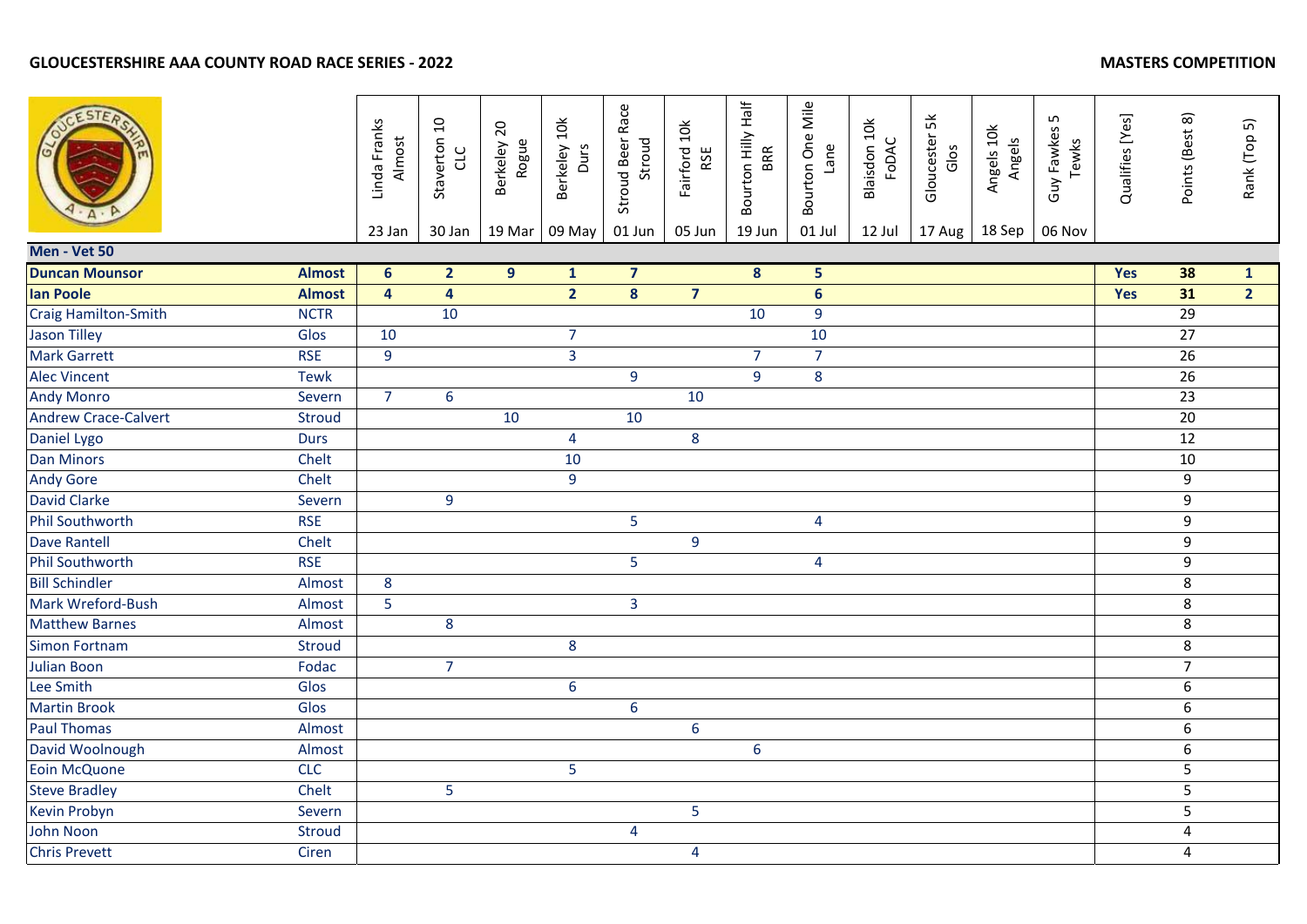|                          |             | ě<br>iost<br>ω<br>ட<br>늦<br>ਠ<br>э<br>23 Jan | $\overline{a}$<br>$\overline{5}$<br>◡<br>৯<br>Sta<br>30 Jan | $\overline{c}$<br>Rogue<br><b>Berkeley</b><br>19 Mar | $\breve{\mathsf{B}}$<br>ഗ<br>rkeley<br>Dur:<br>Be<br>09 May | ပ္ပ<br>Ř<br>pno<br>Beer<br>노<br>$\mathbf{B}$<br>û<br>$\circ$<br>5t<br>01 Jun | $\frac{1}{2}$<br>ford<br>RSE<br>Fair<br>05 Jun | 능<br>$\frac{\ge}{11}$<br><b>BRR</b><br>5<br>⊃<br>ē.<br>19 Jun | Mile<br>$\mathbf \omega$<br>δ<br>ane<br>Bou<br>01 Jul | $\vec{p}$<br>Blaisdon<br>Ğ<br>12 Jul | 멎<br>cester<br>Glos<br>Glo<br>17 Aug | 10k<br>Angels<br>Angels<br>18 Sep | ഗ<br>S<br>Fawkes<br>wks<br>$\omega$<br>יט<br>06 Nov | ဒ္ဓ<br>Qualifies | $\widehat{\infty}$<br>3<br>ق<br>Ōq | 5<br>$\frac{8}{100}$<br>Rank |
|--------------------------|-------------|----------------------------------------------|-------------------------------------------------------------|------------------------------------------------------|-------------------------------------------------------------|------------------------------------------------------------------------------|------------------------------------------------|---------------------------------------------------------------|-------------------------------------------------------|--------------------------------------|--------------------------------------|-----------------------------------|-----------------------------------------------------|------------------|------------------------------------|------------------------------|
| <b>Clive Poole</b>       | Glos        |                                              |                                                             |                                                      |                                                             |                                                                              |                                                |                                                               |                                                       |                                      |                                      |                                   |                                                     |                  |                                    |                              |
| Darren Kitchin           | <b>Durs</b> |                                              |                                                             |                                                      |                                                             |                                                                              |                                                |                                                               |                                                       |                                      |                                      |                                   |                                                     |                  |                                    |                              |
| <b>Richard Knightley</b> | Almost      | n,                                           |                                                             |                                                      |                                                             |                                                                              |                                                |                                                               |                                                       |                                      |                                      |                                   |                                                     |                  |                                    |                              |
| Jason Hulance            | Almost      |                                              |                                                             |                                                      |                                                             |                                                                              |                                                |                                                               |                                                       |                                      |                                      |                                   |                                                     |                  |                                    |                              |
| Barry O'Leary            | <b>BRR</b>  |                                              |                                                             |                                                      |                                                             |                                                                              |                                                |                                                               |                                                       |                                      |                                      |                                   |                                                     |                  |                                    |                              |
| <b>Stuart Holyoak</b>    | Tewk        |                                              |                                                             |                                                      |                                                             |                                                                              |                                                |                                                               |                                                       |                                      |                                      |                                   |                                                     |                  |                                    |                              |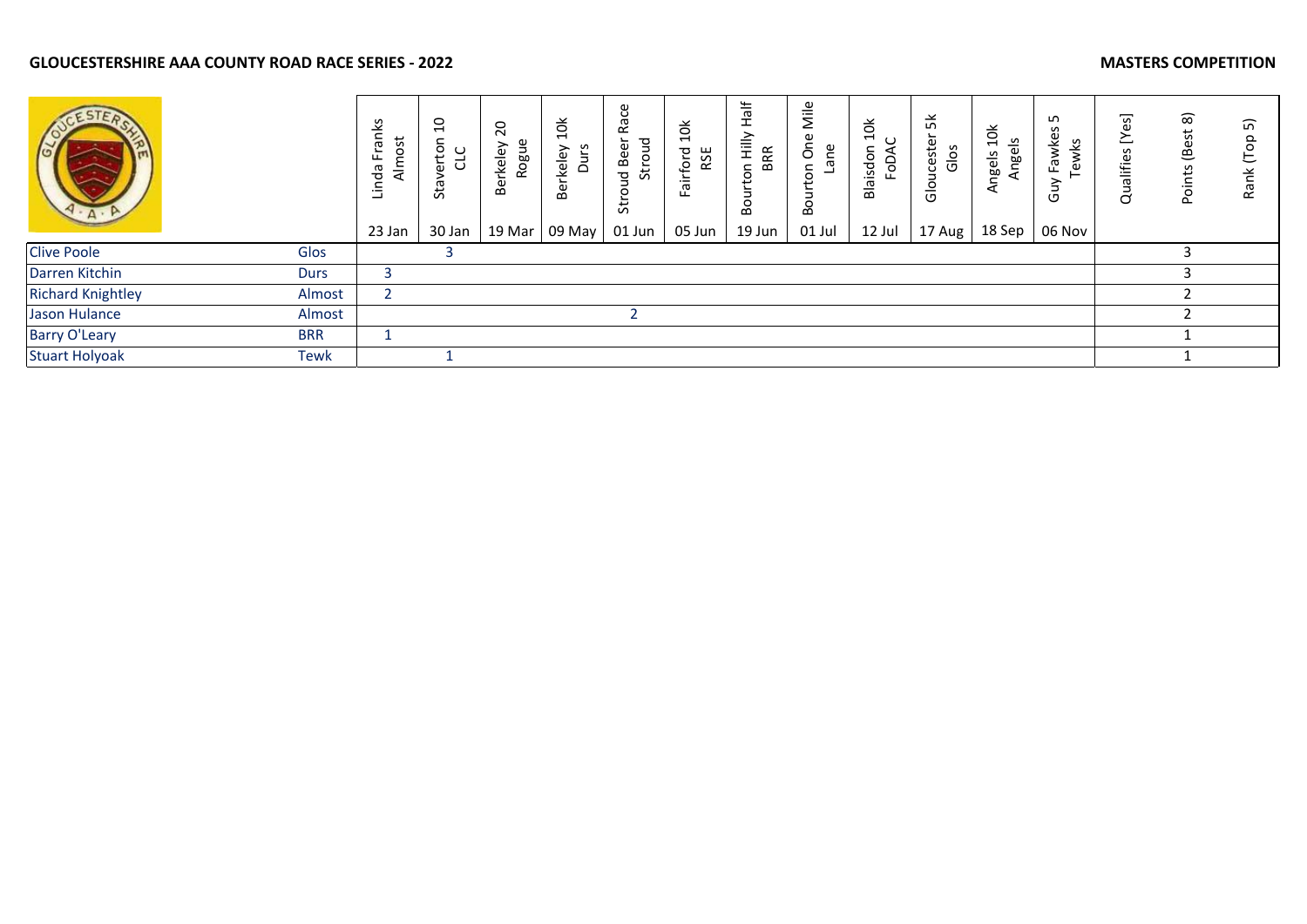|                          |               | Linda Franks<br>Almost | Staverton 10<br>CLC     | Berkeley 20<br>Rogue | Berkeley 10k<br>Durs | Stroud Beer Race<br>Stroud | Fairford 10k<br>RSE | Bourton Hilly Half<br>BRR | Bourton One Mile<br>Lane | Blaisdon 10k<br>FODAC | Gloucester 5k<br>Glos | Angels 10k<br>Angels | Guy Fawkes 5<br>Tewks | Qualifies [Yes] | Points (Best 8) | Rank (Top 5)   |
|--------------------------|---------------|------------------------|-------------------------|----------------------|----------------------|----------------------------|---------------------|---------------------------|--------------------------|-----------------------|-----------------------|----------------------|-----------------------|-----------------|-----------------|----------------|
| Men - Vet 55             |               | 23 Jan                 | 30 Jan                  | 19 Mar               | 09 May               | 01 Jun                     | 05 Jun              | 19 Jun                    | 01 Jul                   | 12 Jul                | 17 Aug                | 18 Sep               | 06 Nov                |                 |                 |                |
| <b>Paul Northup</b>      | CLC           | $9$                    |                         |                      | 9                    | 10                         | 9 <sup>°</sup>      | 10                        | 10                       |                       |                       |                      |                       | Yes             | 57              | $\mathbf{1}$   |
| <b>David Durden</b>      | <b>Durs</b>   | $6\phantom{a}$         | $\overline{7}$          |                      | $6\phantom{1}$       | 9 <sup>°</sup>             | $\overline{7}$      |                           |                          |                       |                       |                      |                       | Yes             | 35              | $\overline{2}$ |
| <b>Peter Mitchener</b>   | <b>Almost</b> | $\overline{2}$         | 5                       |                      | 5                    |                            |                     | 8                         | 8                        |                       |                       |                      |                       | Yes             | 28              | 3 <sup>1</sup> |
| <b>Jeremy Mower</b>      | Glos          |                        |                         |                      | 10                   |                            | 10                  |                           |                          |                       |                       |                      |                       |                 | 20              |                |
| <b>Dave Gresswell</b>    | Glos          |                        | 10                      |                      | 8                    |                            |                     |                           |                          |                       |                       |                      |                       |                 | 18              |                |
| <b>David Howells</b>     | Severn        |                        |                         |                      |                      |                            | 8                   | 9                         |                          |                       |                       |                      |                       |                 | 17              |                |
| <b>Steven Wallbridge</b> | Almost        | 4                      | $6\phantom{a}$          |                      |                      |                            |                     | 6                         |                          |                       |                       |                      |                       |                 | 16              |                |
| Dale Midwinter           | Almost        | $\overline{7}$         | 8                       |                      |                      |                            |                     |                           |                          |                       |                       |                      |                       |                 | 15              |                |
| Peter Jeffery            | Glos          | 8                      |                         |                      | $\overline{7}$       |                            |                     |                           |                          |                       |                       |                      |                       |                 | 15              |                |
| <b>Mark Calverley</b>    | <b>Stroud</b> |                        |                         |                      |                      | 8                          | 6                   |                           |                          |                       |                       |                      |                       |                 | 14              |                |
| lan Tolfts               | <b>BRR</b>    | $\mathbf{1}$           |                         |                      |                      |                            | 5                   |                           | $\overline{7}$           |                       |                       |                      |                       |                 | 13              |                |
| <b>Neil Hobbs</b>        | Glos          |                        |                         |                      | $\overline{2}$       |                            |                     |                           | $\overline{9}$           |                       |                       |                      |                       |                 | $\overline{11}$ |                |
| <b>Chad Staddon</b>      | <b>Durs</b>   | $\overline{3}$         |                         |                      |                      | $\overline{7}$             |                     |                           |                          |                       |                       |                      |                       |                 | 10              |                |
| Dave McGrath             | Almost        | 10                     |                         |                      |                      |                            |                     |                           |                          |                       |                       |                      |                       |                 | 10              |                |
| <b>Rob Tuttle</b>        | Ciren         |                        |                         | 10                   |                      |                            |                     |                           |                          |                       |                       |                      |                       |                 | 10              |                |
| <b>David Aguirre</b>     | <b>Tewk</b>   |                        | $\mathbf{3}$            |                      |                      | $6\phantom{a}$             |                     |                           |                          |                       |                       |                      |                       |                 | 9               |                |
| <b>David Lander</b>      | Severn        |                        | 9                       |                      |                      |                            |                     |                           |                          |                       |                       |                      |                       |                 | 9               |                |
| <b>David Chittock</b>    | Almost        |                        |                         |                      |                      |                            |                     | $\overline{7}$            |                          |                       |                       |                      |                       |                 | $\overline{7}$  |                |
| Dave Mayo                | Almost        |                        |                         |                      |                      |                            |                     |                           | 6                        |                       |                       |                      |                       |                 | 6               |                |
| <b>Ross Greening</b>     | Almost        | 5                      |                         |                      |                      |                            |                     |                           |                          |                       |                       |                      |                       |                 | 5               |                |
| Kevin Brockway           | <b>Durs</b>   |                        |                         |                      |                      | 5                          |                     |                           |                          |                       |                       |                      |                       |                 | 5               |                |
| <b>Gary Harvey</b>       | <b>Durs</b>   |                        |                         |                      | $\overline{4}$       |                            |                     |                           |                          |                       |                       |                      |                       |                 | 4               |                |
| <b>John Bailey</b>       | Almost        |                        | $\overline{\mathbf{4}}$ |                      |                      |                            |                     |                           |                          |                       |                       |                      |                       |                 | 4               |                |
| <b>Richard Boseley</b>   | Severn        |                        |                         |                      | $\overline{3}$       |                            |                     |                           |                          |                       |                       |                      |                       |                 | $\overline{3}$  |                |
| Cam Pay                  | <b>Tewk</b>   |                        | 2 <sup>1</sup>          |                      |                      |                            |                     |                           |                          |                       |                       |                      |                       |                 | $\overline{2}$  |                |
| Jon Owen                 | Almost        |                        |                         |                      | $\mathbf{1}$         |                            |                     |                           |                          |                       |                       |                      |                       |                 | $\mathbf 1$     |                |
| <b>Thomas Lee</b>        | <b>Tewk</b>   |                        | $\mathbf{1}$            |                      |                      |                            |                     |                           |                          |                       |                       |                      |                       |                 | $\mathbf{1}$    |                |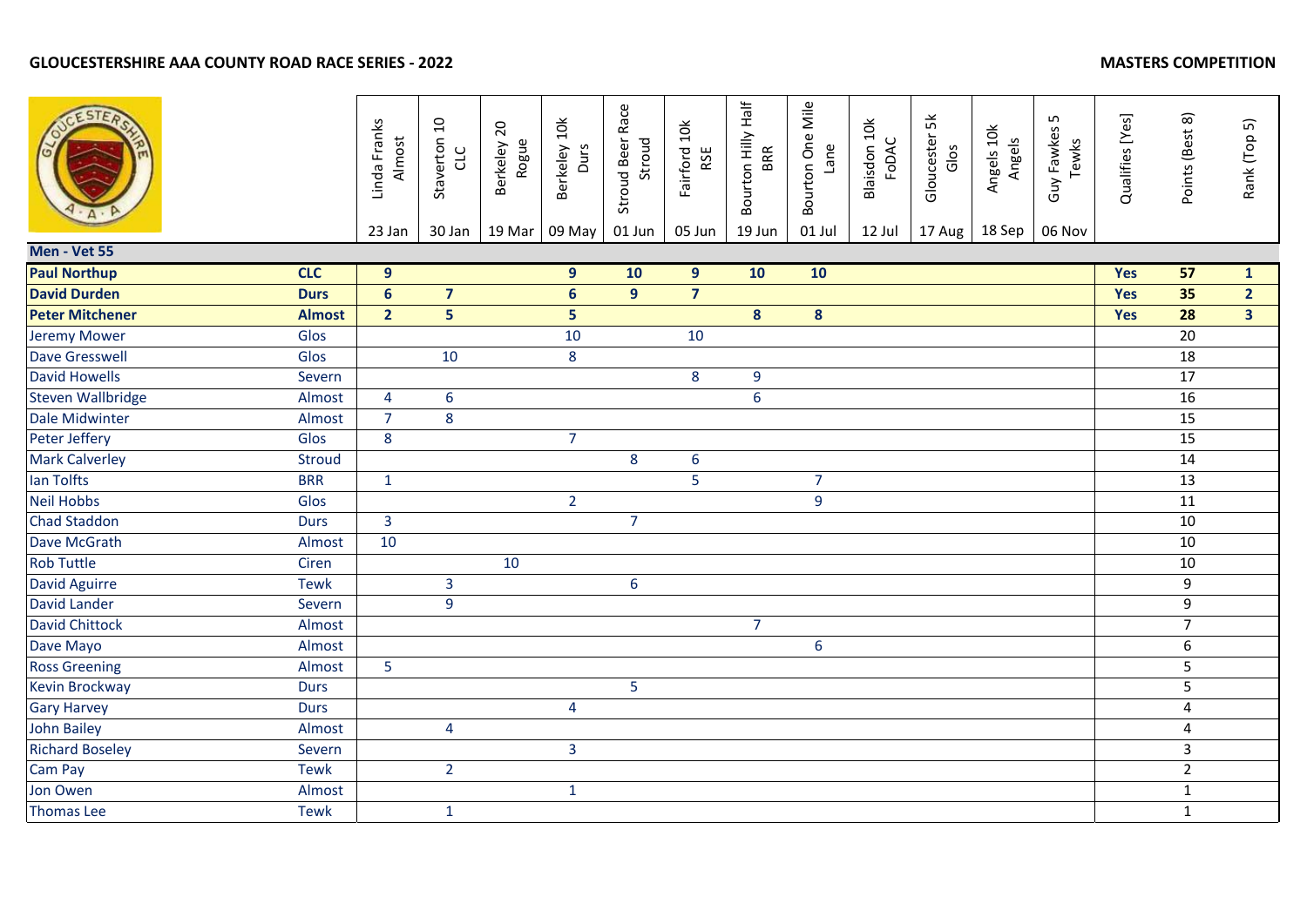# **GLOUCESTERSHIRE AAA COUNTY ROAD RACE SERIES - 2022**

|                        |               | Linda Franks<br>Almost | Staverton 10<br>CLC | Berkeley 20<br>Rogue | Berkeley 10k<br>Durs | Stroud Beer Race<br>Stroud | Fairford 10k<br>RSE | Bourton Hilly Half<br><b>BRR</b> | Bourton One Mile<br>Lane | Blaisdon 10k<br>FODAC | Gloucester 5k<br>Glos | Angels 10k<br>Angels | LN.<br>Guy Fawkes<br>Tewks | Qualifies [Yes] | Points (Best 8) | Rank (Top 5)   |
|------------------------|---------------|------------------------|---------------------|----------------------|----------------------|----------------------------|---------------------|----------------------------------|--------------------------|-----------------------|-----------------------|----------------------|----------------------------|-----------------|-----------------|----------------|
| Men - Vet 60           |               | 23 Jan                 | 30 Jan              | 19 Mar               | 09 May               | 01 Jun                     | 05 Jun              | 19 Jun                           | 01 Jul                   | 12 Jul                | 17 Aug                | 18 Sep               | 06 Nov                     |                 |                 |                |
| <b>Neil Tring</b>      | <b>Almost</b> | $\overline{7}$         | 8 <sup>°</sup>      | 8 <sup>°</sup>       | 5 <sub>5</sub>       | 5 <sub>1</sub>             | 5 <sub>1</sub>      | $6\phantom{1}6$                  | $\overline{\mathbf{7}}$  |                       |                       |                      |                            | Yes             | 51              | $\mathbf{1}$   |
| <b>Brian Harris</b>    | <b>Ciren</b>  |                        | 10                  | 10                   |                      |                            | 9                   | 10                               | $\boldsymbol{8}$         |                       |                       |                      |                            | Yes             | 47              | $\overline{2}$ |
| <b>Paul Barnes</b>     | <b>Chelt</b>  | $\boldsymbol{8}$       |                     |                      | $\boldsymbol{8}$     | $\overline{7}$             | 8                   |                                  | 5                        |                       |                       |                      |                            | Yes             | 36              | 3 <sup>7</sup> |
| <b>Nick Holliday</b>   | Chelt         | 10                     |                     |                      |                      |                            | 10                  |                                  | 10                       |                       |                       |                      |                            |                 | 30              |                |
| <b>Peter Morris</b>    | Almost        |                        |                     |                      | $\overline{7}$       |                            | 6                   | 8                                | $9\,$                    |                       |                       |                      |                            |                 | 30              |                |
| Nicholas Allen         | Severn        | 6                      | $\overline{7}$      |                      |                      | $6\phantom{a}$             |                     |                                  | $\overline{4}$           |                       |                       |                      |                            |                 | 23              |                |
| Lee Christmas          | Stroud        |                        |                     |                      | 10                   | 9                          |                     |                                  |                          |                       |                       |                      |                            |                 | 19              |                |
| <b>John Willson</b>    | <b>CLC</b>    |                        |                     |                      | $\overline{9}$       |                            |                     | 9                                |                          |                       |                       |                      |                            |                 | $\overline{18}$ |                |
| <b>Kieran Keating</b>  | Almost        | 9                      | 9                   |                      |                      |                            |                     |                                  |                          |                       |                       |                      |                            |                 | 18              |                |
| Kevin Jackson          | <b>Durs</b>   |                        |                     | 9                    | 6                    |                            |                     |                                  |                          |                       |                       |                      |                            |                 | 15              |                |
| <b>Walter Leach</b>    | Fodac         |                        |                     |                      |                      | 10                         |                     |                                  |                          |                       |                       |                      |                            |                 | 10              |                |
| Peter Wand             | Stroud        | 5                      |                     |                      |                      |                            | 4                   |                                  |                          |                       |                       |                      |                            |                 | 9               |                |
| <b>Rupert Chesmore</b> | Ciren         |                        |                     |                      |                      |                            | 2 <sup>1</sup>      | $\overline{7}$                   |                          |                       |                       |                      |                            |                 | 9               |                |
| <b>Anthony Foy</b>     | <b>Tewk</b>   |                        |                     |                      |                      | 8                          |                     |                                  |                          |                       |                       |                      |                            |                 | 8               |                |
| <b>Jim Storrar</b>     | Fodac         |                        |                     |                      |                      |                            | $\overline{7}$      |                                  |                          |                       |                       |                      |                            |                 | $\overline{7}$  |                |
| <b>Mike Speke</b>      | <b>CLC</b>    | $\overline{2}$         |                     |                      | $\mathbf{1}$         |                            | $\overline{3}$      |                                  |                          |                       |                       |                      |                            |                 | 6               |                |
| <b>Pete Davies</b>     | <b>Tewk</b>   |                        | $6\phantom{a}$      |                      |                      |                            |                     |                                  |                          |                       |                       |                      |                            |                 | 6               |                |
| <b>Keith Firkin</b>    | Ciren         |                        |                     |                      |                      |                            |                     |                                  | $\boldsymbol{6}$         |                       |                       |                      |                            |                 | 6               |                |
| Jim Trowbridge         | Almost        | $\overline{3}$         |                     |                      | $\overline{2}$       |                            |                     |                                  |                          |                       |                       |                      |                            |                 | 5               |                |
| <b>Martin Pitts</b>    | <b>RSE</b>    | $\mathbf{1}$           |                     |                      |                      | $\overline{4}$             |                     |                                  |                          |                       |                       |                      |                            |                 | 5               |                |
| <b>Bob Spawton</b>     | Almost        |                        |                     |                      |                      |                            |                     | 5                                |                          |                       |                       |                      |                            |                 | 5               |                |
| <b>Chris Phipps</b>    | <b>Stroud</b> |                        |                     |                      | 4                    |                            |                     |                                  |                          |                       |                       |                      |                            |                 | 4               |                |
| <b>David Garnett</b>   | Almost        | $\overline{4}$         |                     |                      |                      |                            |                     |                                  |                          |                       |                       |                      |                            |                 | 4               |                |
| John Delafield         | <b>Durs</b>   |                        |                     |                      | $\overline{3}$       |                            |                     |                                  |                          |                       |                       |                      |                            |                 | $\overline{3}$  |                |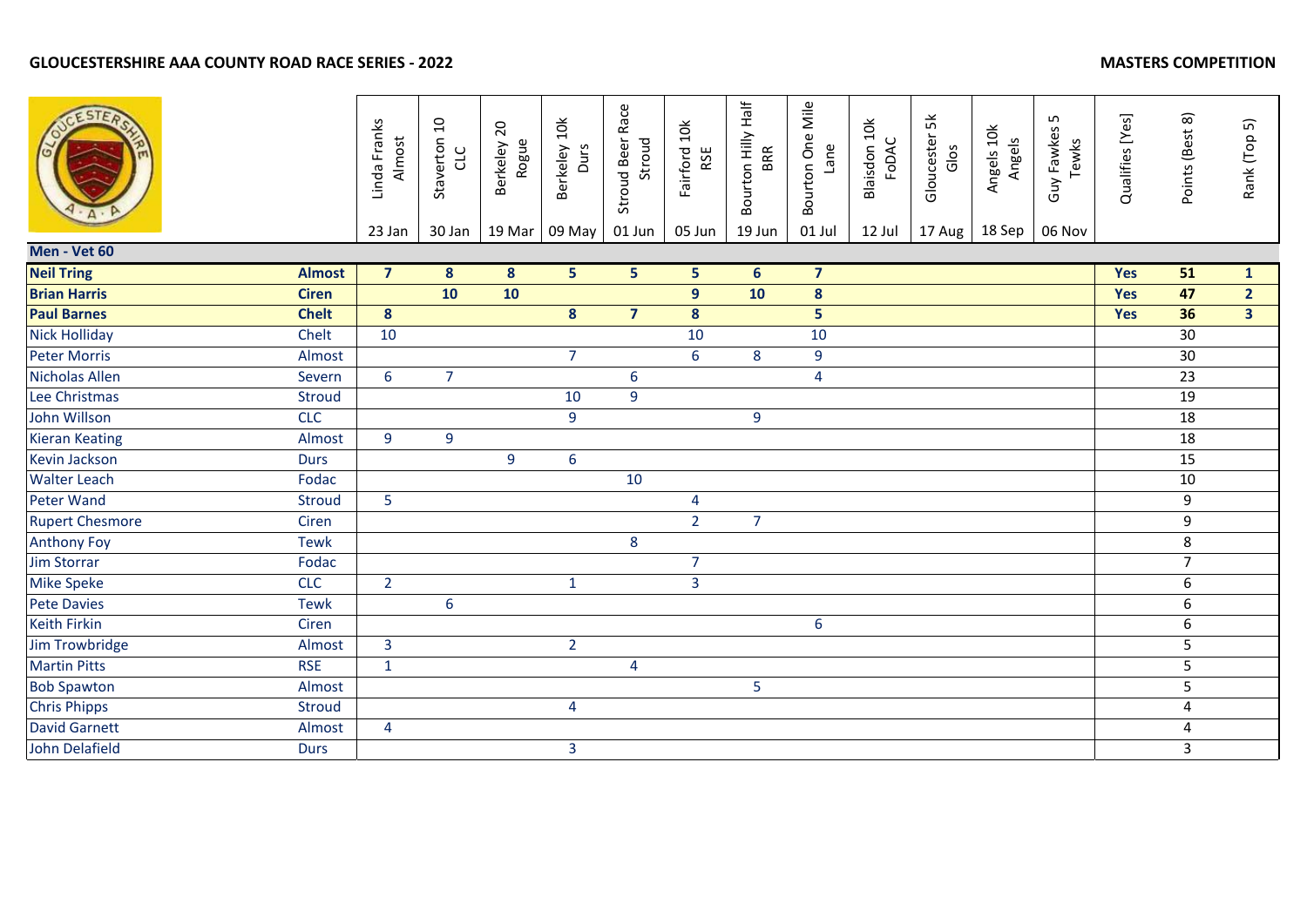|                               |               | Linda Franks<br>Almost<br>23 Jan | Staverton 10<br>CLC<br>30 Jan | Berkeley 20<br>Rogue<br>19 Mar | Berkeley 10k<br>Durs<br>09 May | Stroud Beer Race<br>Stroud<br>01 Jun | Fairford 10k<br>RSE<br>05 Jun | Bourton Hilly Half<br>19 Jun | Bourton One Mile<br>Lane<br>01 Jul | Blaisdon 10k<br>FODAC<br>12 Jul | Gloucester 5k<br>Glos<br>17 Aug | Angels 10k<br>Angels<br>18 Sep | Guy Fawkes 5<br>Tewks<br>06 Nov | Qualifies [Yes] | Points (Best 8) | Rank (Top 5)   |
|-------------------------------|---------------|----------------------------------|-------------------------------|--------------------------------|--------------------------------|--------------------------------------|-------------------------------|------------------------------|------------------------------------|---------------------------------|---------------------------------|--------------------------------|---------------------------------|-----------------|-----------------|----------------|
| Men - Vet 65                  |               |                                  |                               |                                |                                |                                      |                               |                              |                                    |                                 |                                 |                                |                                 |                 |                 |                |
| <b>Graham Tudor</b>           | <b>Durs</b>   | $\overline{\mathbf{8}}$          | $\overline{9}$                |                                | $\overline{9}$                 | $\overline{\mathbf{8}}$              | $\overline{9}$                | $\overline{9}$               |                                    |                                 |                                 |                                |                                 | Yes             | 52              | $\mathbf{1}$   |
| <b>Christopher Jurevicius</b> | <b>Stroud</b> | 10                               |                               |                                | 10                             | 10                                   | 10                            |                              | 9 <sup>°</sup>                     |                                 |                                 |                                |                                 | Yes             | 49              | $\overline{2}$ |
| Mario McNamara                | <b>Stroud</b> | 9                                |                               |                                |                                | 9                                    |                               | 10                           |                                    |                                 |                                 |                                |                                 |                 | 28              |                |
| <b>Alan Robertson</b>         | Fodac         | $\overline{7}$                   | 10                            |                                | $\overline{7}$                 |                                      |                               |                              |                                    |                                 |                                 |                                |                                 |                 | 24              |                |
| <b>Steve Sandercock</b>       | <b>RSE</b>    | $6\,$                            |                               |                                |                                | $\overline{7}$                       |                               |                              | 8                                  |                                 |                                 |                                |                                 |                 | 21              |                |
| Mark Haslam                   | <b>Stroud</b> | 5                                | $\overline{7}$                |                                |                                | $6\phantom{a}$                       |                               |                              |                                    |                                 |                                 |                                |                                 |                 | 18              |                |
| <b>Edward Munro</b>           | Almost        |                                  | 8                             |                                | 8                              |                                      |                               |                              |                                    |                                 |                                 |                                |                                 |                 | 16              |                |
| <b>Jeffrey Tibbles</b>        | Almost        | $\overline{4}$                   | $\overline{6}$                |                                | $\overline{5}$                 |                                      |                               |                              |                                    |                                 |                                 |                                |                                 |                 | 15              |                |
| <b>Alan Whitby</b>            | <b>Tewk</b>   |                                  |                               |                                |                                |                                      |                               |                              | 10                                 |                                 |                                 |                                |                                 |                 | 10              |                |
| John Harding                  | <b>BRR</b>    |                                  |                               |                                |                                |                                      | 8                             |                              |                                    |                                 |                                 |                                |                                 |                 | 8               |                |
| <b>Andy Kilby</b>             | <b>Durs</b>   |                                  |                               |                                |                                |                                      | $\overline{7}$                |                              |                                    |                                 |                                 |                                |                                 |                 | $\overline{7}$  |                |
| <b>James Adams</b>            | <b>Stroud</b> |                                  |                               |                                | 6                              |                                      |                               |                              |                                    |                                 |                                 |                                |                                 |                 | 6               |                |
| <b>Tom Knight</b>             | <b>BRR</b>    |                                  | $\overline{5}$                |                                |                                |                                      |                               |                              |                                    |                                 |                                 |                                |                                 |                 | 5               |                |
| <b>Steve Barnes</b>           | Severn        |                                  |                               |                                |                                | $\overline{5}$                       |                               |                              |                                    |                                 |                                 |                                |                                 |                 | 5               |                |
| <b>Nigel Hewston</b>          | <b>Stroud</b> |                                  |                               |                                | $\overline{4}$                 |                                      |                               |                              |                                    |                                 |                                 |                                |                                 |                 | 4               |                |
| Jon Brough                    | <b>Stroud</b> |                                  |                               |                                |                                | $\overline{\mathbf{4}}$              |                               |                              |                                    |                                 |                                 |                                |                                 |                 | 4               |                |
| <b>Oliver Nolan</b>           | Almost        | $\overline{3}$                   |                               |                                |                                |                                      |                               |                              |                                    |                                 |                                 |                                |                                 |                 | 3               |                |
| Men - Vet 70                  |               |                                  |                               |                                |                                |                                      |                               |                              |                                    |                                 |                                 |                                |                                 |                 |                 |                |
| <b>Paul Beaumont</b>          | <b>RSE</b>    | $\overline{9}$                   |                               |                                | 10                             | 10                                   | 10                            |                              | 10                                 |                                 |                                 |                                |                                 | Yes             | 49              | $\mathbf{1}$   |
| <b>Gregory Leyshon</b>        | Severn        |                                  | 10                            |                                |                                | 9                                    | $\overline{9}$                |                              | 8                                  |                                 |                                 |                                |                                 |                 | 36              |                |
| <b>Mungo Park</b>             | <b>Tewk</b>   | 10                               | $\overline{9}$                |                                | $\boldsymbol{9}$               | 8                                    |                               |                              |                                    |                                 |                                 |                                |                                 |                 | $\overline{36}$ |                |
| <b>David Saunders</b>         | <b>Durs</b>   |                                  |                               | 10                             | $\bf 8$                        | $\overline{7}$                       |                               | 10                           |                                    |                                 |                                 |                                |                                 |                 | 35              |                |
| <b>Paul Barrow</b>            | Ciren         | $6\phantom{1}6$                  |                               |                                | $\overline{7}$                 |                                      | $\overline{7}$                |                              | $\overline{7}$                     |                                 |                                 |                                |                                 |                 | $\overline{27}$ |                |
| <b>Allan Green</b>            | Almost        |                                  |                               |                                |                                |                                      |                               |                              | 9                                  |                                 |                                 |                                |                                 |                 | 9               |                |
| <b>George Scully</b>          | Severn        | 8                                |                               |                                |                                |                                      |                               |                              |                                    |                                 |                                 |                                |                                 |                 | 8               |                |
| <b>Gordon Jones</b>           | Ciren         |                                  |                               |                                |                                |                                      | 8                             |                              |                                    |                                 |                                 |                                |                                 |                 | 8               |                |
| <b>Gordon Dennis</b>          | <b>Tewk</b>   | $\overline{7}$                   |                               |                                |                                |                                      |                               |                              |                                    |                                 |                                 |                                |                                 |                 | $\overline{7}$  |                |
| Mike Ward                     | <b>Tewk</b>   |                                  |                               |                                |                                |                                      | 10                            |                              | 9                                  |                                 |                                 |                                |                                 |                 | 19              |                |
| John Hieron                   | <b>Durs</b>   |                                  |                               |                                |                                |                                      |                               |                              | 10                                 |                                 |                                 |                                |                                 |                 | $10\,$          |                |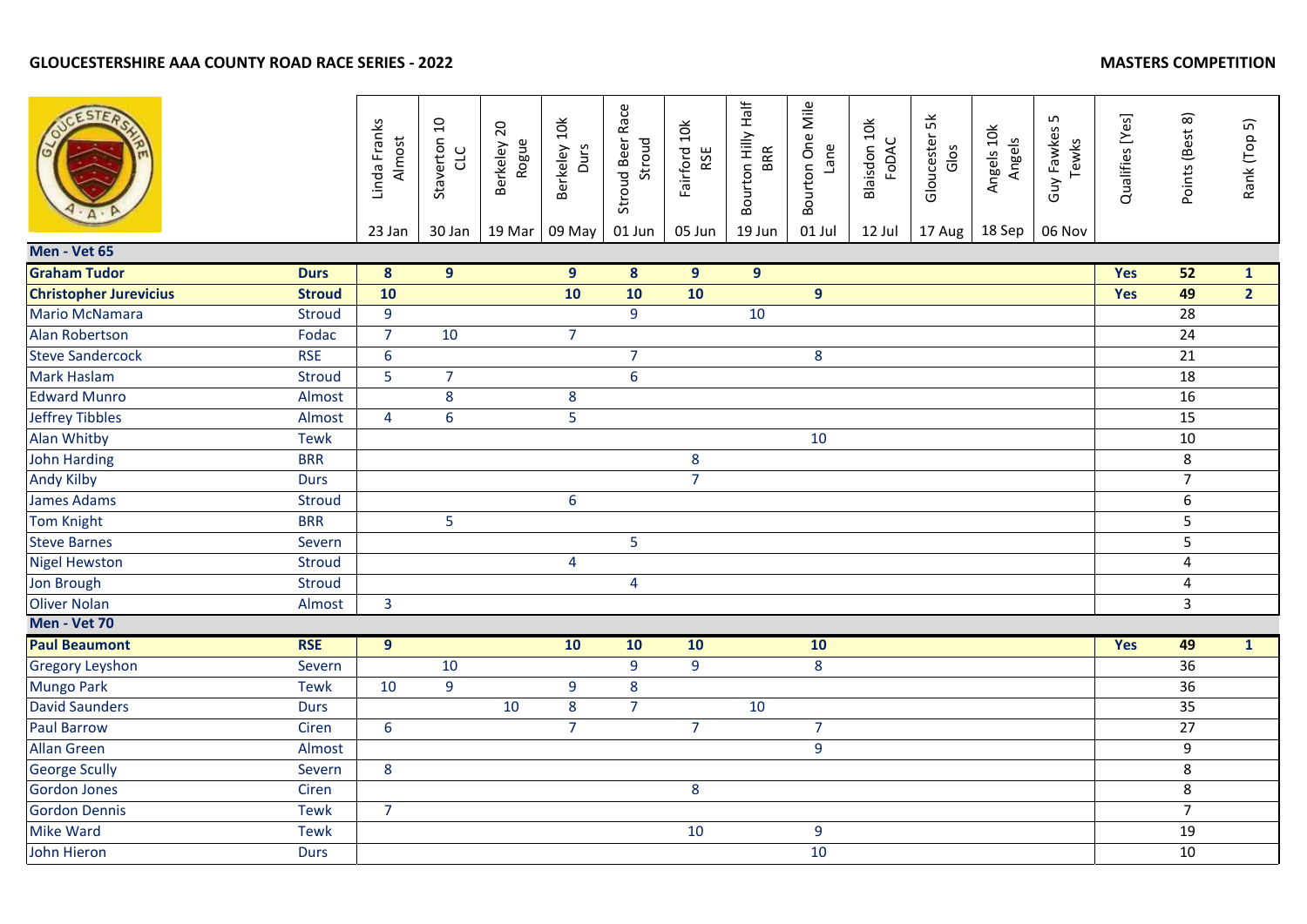|                                            | Linda Franks<br>Almost<br>23 Jan | Staverton 10<br>CLC<br>30 Jan | Berkeley 20<br>Rogue<br>19 Mar | Berkeley 10k<br>Durs<br>09 May | Stroud Beer Race<br>Stroud<br>01 Jun | Fairford 10k<br>RSE<br>05 Jun | Bourton Hilly Half<br>BRR<br>19 Jun | Bourton One Mile<br>Lane<br>01 Jul | Blaisdon 10k<br>FoDAC<br>12 Jul | Gloucester 5k<br>Glos<br>17 Aug | Angels 10k<br>Angels<br>18 Sep | Guy Fawkes 5<br>Tewks<br>06 Nov | Qualifies [Yes] | Points (Best 8)  | Rank (Top 5) |
|--------------------------------------------|----------------------------------|-------------------------------|--------------------------------|--------------------------------|--------------------------------------|-------------------------------|-------------------------------------|------------------------------------|---------------------------------|---------------------------------|--------------------------------|---------------------------------|-----------------|------------------|--------------|
| Ladies - Vet 35                            |                                  |                               |                                |                                |                                      |                               |                                     |                                    |                                 |                                 |                                |                                 |                 |                  |              |
| <b>Jadie Cotterell</b><br><b>Durs</b>      |                                  |                               | 10                             | 9                              | 9                                    |                               | 10                                  |                                    |                                 |                                 |                                |                                 |                 | 38               |              |
| <b>Cheri Edwards</b><br><b>RSE</b>         | 8                                |                               |                                |                                | 8                                    |                               | $\overline{7}$                      | $\boldsymbol{9}$                   |                                 |                                 |                                |                                 |                 | 32               |              |
| <b>Gemma Collier</b><br>Glos               | 10                               |                               |                                | 10                             |                                      | 10                            |                                     |                                    |                                 |                                 |                                |                                 |                 | 30               |              |
| <b>Vicki Mason</b><br><b>RSE</b>           | 6 <sup>1</sup>                   |                               | $\overline{7}$                 | $\overline{\mathbf{3}}$        |                                      |                               | 5                                   | 8                                  |                                 |                                 |                                |                                 | <b>Yes</b>      | 29               | $\mathbf{1}$ |
| <b>Francesca Copley</b><br><b>BRR</b>      |                                  |                               |                                |                                |                                      |                               | 9                                   | 10                                 |                                 |                                 |                                |                                 |                 | 19               |              |
| <b>Felicity Crotty</b><br><b>RSE</b>       | 5 <sub>o</sub>                   |                               |                                |                                | 5                                    |                               |                                     | $\overline{7}$                     |                                 |                                 |                                |                                 |                 | 17               |              |
| <b>Anna Midgley</b><br>Glos                |                                  | 9                             |                                | 8                              |                                      |                               |                                     |                                    |                                 |                                 |                                |                                 |                 | 17               |              |
| <b>Nadine Brown</b><br><b>RSE</b>          |                                  |                               | 9                              |                                | $\overline{7}$                       |                               |                                     |                                    |                                 |                                 |                                |                                 |                 | 16               |              |
| <b>Catherine Daly</b><br>Almost            |                                  | $\overline{7}$                | 8                              |                                |                                      |                               |                                     |                                    |                                 |                                 |                                |                                 |                 | 15               |              |
| <b>Ivana Wilson</b><br>Almost              | $\overline{7}$                   | 8                             |                                |                                |                                      |                               |                                     |                                    |                                 |                                 |                                |                                 |                 | 15               |              |
| <b>Rachael Cary</b><br><b>CLC</b>          | 9                                |                               |                                | $6\phantom{a}$                 |                                      |                               |                                     |                                    |                                 |                                 |                                |                                 |                 | 15               |              |
| Sarah Emma Smith<br><b>Tewk</b>            | $\overline{4}$                   | 5                             |                                |                                | $\boldsymbol{6}$                     |                               |                                     |                                    |                                 |                                 |                                |                                 |                 | 15               |              |
| <b>Emily Renninson</b><br><b>Durs</b>      |                                  | 10                            |                                |                                |                                      |                               |                                     |                                    |                                 |                                 |                                |                                 |                 | 10               |              |
| <b>Kimberley Newcombe</b><br><b>Stroud</b> |                                  |                               |                                |                                | 10                                   |                               |                                     |                                    |                                 |                                 |                                |                                 |                 | 10               |              |
| <b>Jenny Gardner</b><br><b>Durs</b>        |                                  |                               |                                |                                |                                      | 9                             |                                     |                                    |                                 |                                 |                                |                                 |                 | $\boldsymbol{9}$ |              |
| Jessica James<br><b>RSE</b>                |                                  |                               |                                |                                |                                      | 8                             |                                     |                                    |                                 |                                 |                                |                                 |                 | 8                |              |
| <b>Claire Kane</b><br>CotsA                |                                  |                               |                                |                                |                                      |                               | 8                                   |                                    |                                 |                                 |                                |                                 |                 | $\bf 8$          |              |
| <b>Rachel Vines</b><br><b>CLC</b>          |                                  |                               |                                | $\overline{7}$                 |                                      |                               |                                     |                                    |                                 |                                 |                                |                                 |                 | $\overline{7}$   |              |
| Laura Kent<br><b>Tewk</b>                  |                                  | 6                             |                                |                                |                                      |                               |                                     |                                    |                                 |                                 |                                |                                 |                 | $6\phantom{1}6$  |              |
| <b>Teresa Hazelwood</b><br><b>RSE</b>      |                                  |                               |                                |                                |                                      |                               | $6\overline{6}$                     |                                    |                                 |                                 |                                |                                 |                 | $6\phantom{1}6$  |              |
| <b>Laura Williams</b><br><b>Durs</b>       |                                  |                               |                                | 5                              |                                      |                               |                                     |                                    |                                 |                                 |                                |                                 |                 | 5                |              |
| <b>Samantha Mathews</b><br><b>Stroud</b>   |                                  |                               |                                | $\overline{4}$                 |                                      |                               |                                     |                                    |                                 |                                 |                                |                                 |                 | $\overline{4}$   |              |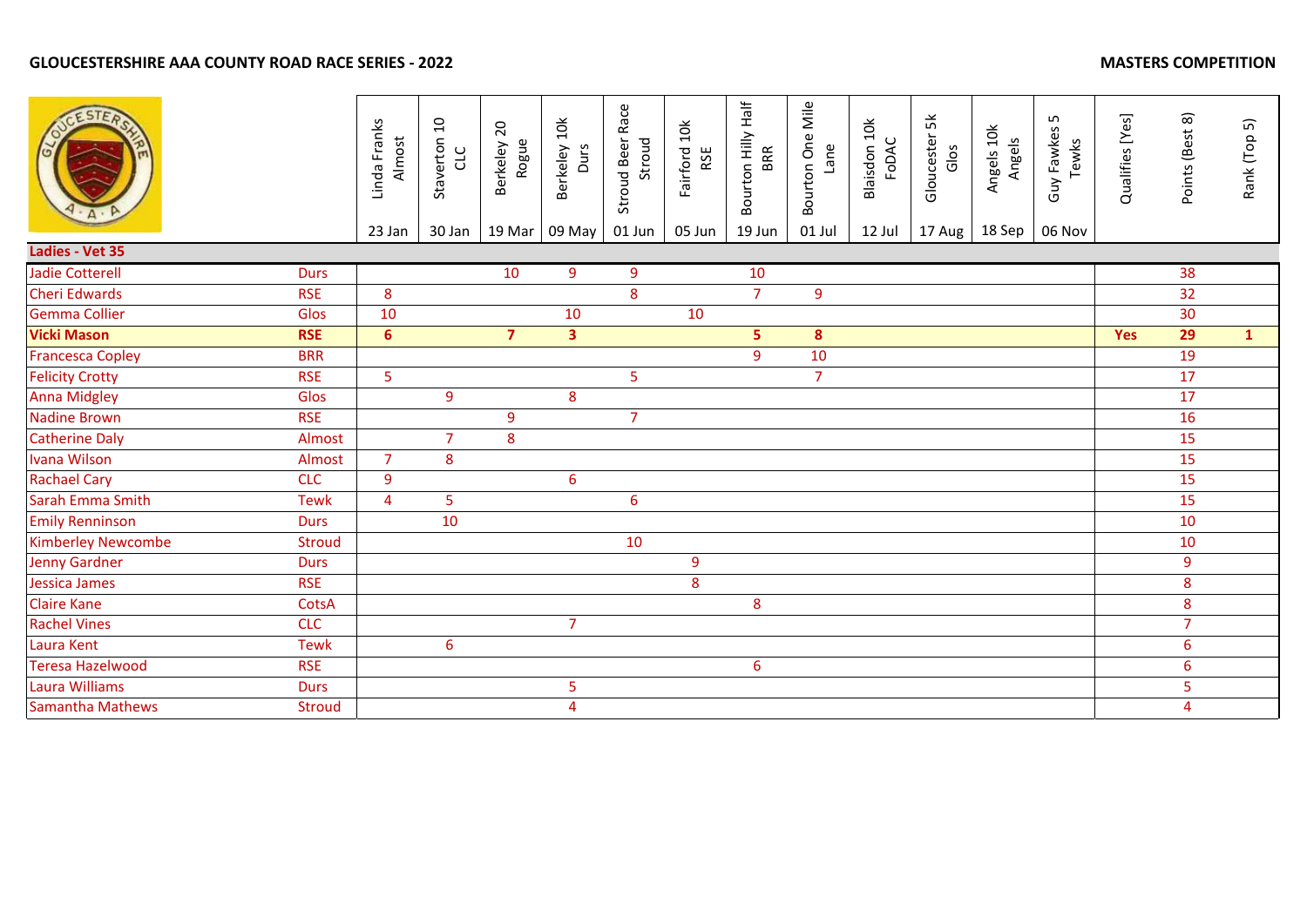|                         |               | Linda Franks<br>Almost<br>23 Jan | Staverton 10<br>CLC<br>30 Jan | Berkeley 20<br>Rogue<br>19 Mar | Berkeley 10k<br>Durs<br>09 May | Stroud Beer Race<br>Stroud<br>01 Jun | Fairford 10k<br>RSE<br>05 Jun | Bourton Hilly Half<br>BRR<br>19 Jun | Bourton One Mile<br>Lane<br>01 Jul | Blaisdon 10k<br>FoDAC<br>12 Jul | Gloucester 5k<br>Glos<br>17 Aug | Angels 10k<br>Angels<br>18 Sep | S<br>Guy Fawkes<br>Tewks<br>06 Nov | Qualifies [Yes] | Points (Best 8) | Rank (Top 5)   |
|-------------------------|---------------|----------------------------------|-------------------------------|--------------------------------|--------------------------------|--------------------------------------|-------------------------------|-------------------------------------|------------------------------------|---------------------------------|---------------------------------|--------------------------------|------------------------------------|-----------------|-----------------|----------------|
| Ladies - Vet 40         |               |                                  |                               |                                |                                |                                      |                               |                                     |                                    |                                 |                                 |                                |                                    |                 |                 |                |
| <b>Georgina Emile</b>   | <b>Angels</b> | 10                               | 10                            | 10                             | 8 <sup>°</sup>                 | 10                                   | 9 <sup>°</sup>                |                                     | 9                                  |                                 |                                 |                                |                                    | <b>Yes</b>      | 66              | $\mathbf{1}$   |
| <b>Elaine Chapman</b>   | <b>RSE</b>    | $\boldsymbol{8}$                 | 8                             | 9 <sup>°</sup>                 | $\overline{7}$                 | 8                                    | $\overline{7}$                | $\boldsymbol{8}$                    | $\overline{7}$                     |                                 |                                 |                                |                                    | Yes             | 62              | 2 <sup>1</sup> |
| <b>Maxine Emes</b>      | <b>BRR</b>    | 9                                | 9                             |                                |                                | 9                                    |                               |                                     | 8                                  |                                 |                                 |                                |                                    |                 | 35              |                |
| <b>Victoria Kennedy</b> | <b>Almost</b> | $\overline{7}$                   | 5                             |                                | $6\overline{6}$                | $\overline{5}$                       |                               | 6                                   | $6\overline{6}$                    |                                 |                                 |                                |                                    | Yes             | 35              | 3 <sup>7</sup> |
| <b>Helen Knight</b>     | <b>CLC</b>    |                                  |                               |                                | 10                             |                                      |                               | 10                                  |                                    |                                 |                                 |                                |                                    |                 | 20              |                |
| <b>Patricia Dendy</b>   | Almost        |                                  |                               |                                |                                |                                      | 10                            |                                     | 10                                 |                                 |                                 |                                |                                    |                 | 20              |                |
| <b>Caroline Jones</b>   | <b>Durs</b>   |                                  |                               |                                |                                |                                      | 6                             | $\overline{7}$                      |                                    |                                 |                                 |                                |                                    |                 | 13              |                |
| <b>Samantha Watts</b>   | Severn        |                                  | 6                             |                                |                                | $6\overline{6}$                      |                               |                                     |                                    |                                 |                                 |                                |                                    |                 | 12              |                |
| <b>Charmaine Brunt</b>  | Almost        |                                  | 4                             |                                |                                |                                      | 5                             |                                     |                                    |                                 |                                 |                                |                                    |                 | 9               |                |
| Christina Pinto-Pearson | <b>Stroud</b> |                                  |                               |                                | $\boldsymbol{9}$               |                                      |                               |                                     |                                    |                                 |                                 |                                |                                    |                 | 9               |                |
| <b>Katie Coleman</b>    | Almost        |                                  |                               |                                |                                |                                      |                               | 9                                   |                                    |                                 |                                 |                                |                                    |                 | 9               |                |
| <b>Corinne Cooper</b>   | Almost        | 5                                |                               |                                |                                |                                      |                               |                                     | 3                                  |                                 |                                 |                                |                                    |                 | 8               |                |
| <b>Kerry Lee Taylor</b> | <b>NCTR</b>   |                                  |                               |                                |                                |                                      | 8                             |                                     |                                    |                                 |                                 |                                |                                    |                 | 8               |                |
| <b>Coralie Pearson</b>  | Almost        |                                  | $\overline{7}$                |                                |                                |                                      |                               |                                     |                                    |                                 |                                 |                                |                                    |                 | $\overline{7}$  |                |
| Sarah Reynolds          | <b>RSE</b>    |                                  |                               |                                |                                | $\overline{7}$                       |                               |                                     |                                    |                                 |                                 |                                |                                    |                 | $\overline{7}$  |                |
| <b>Charlie Haward</b>   | <b>CLC</b>    | $6\overline{6}$                  |                               |                                |                                |                                      |                               |                                     |                                    |                                 |                                 |                                |                                    |                 | 6               |                |
| <b>Becky Mogridge</b>   | <b>Stroud</b> |                                  |                               |                                | 5                              |                                      |                               |                                     |                                    |                                 |                                 |                                |                                    |                 | 5               |                |
| Louise Hamilton-Smith   | <b>BRR</b>    |                                  |                               |                                |                                |                                      |                               |                                     | 5                                  |                                 |                                 |                                |                                    |                 | 5               |                |
| <b>Elizabeth Morris</b> | <b>Stroud</b> |                                  |                               |                                | 4                              |                                      |                               |                                     |                                    |                                 |                                 |                                |                                    |                 | 4               |                |
| Lisa Howchin            | <b>TewkA</b>  | $\overline{4}$                   |                               |                                |                                |                                      |                               |                                     |                                    |                                 |                                 |                                |                                    |                 | 4               |                |
| <b>Joanne Oliver</b>    | Fodac         |                                  |                               |                                |                                |                                      |                               |                                     | $\overline{4}$                     |                                 |                                 |                                |                                    |                 | 4               |                |
| <b>Hannah Brown</b>     | Almost        |                                  | 3                             |                                |                                |                                      |                               |                                     |                                    |                                 |                                 |                                |                                    |                 | 3               |                |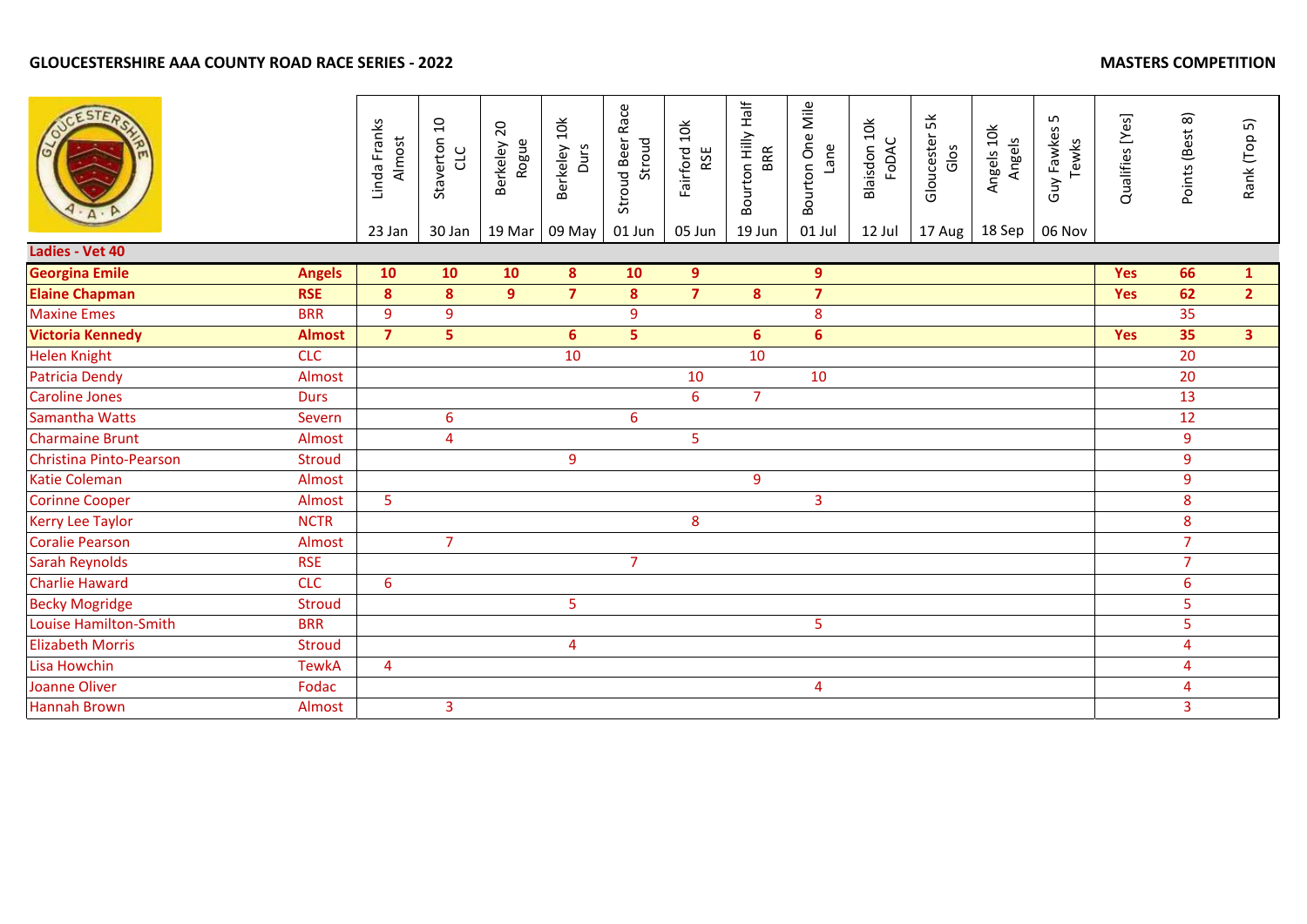|                           |               | Linda Franks<br>Almost<br>23 Jan | Staverton 10<br>CLC<br>30 Jan | Berkeley 20<br>Rogue<br>19 Mar | Berkeley 10k<br>Durs<br>09 May | Stroud Beer Race<br>Stroud<br>01 Jun | Fairford 10k<br>RSE<br>05 Jun | Bourton Hilly Half<br><b>BRR</b><br>19 Jun | Bourton One Mile<br>Lane<br>01 Jul | Blaisdon 10k<br>FODAC<br>12 Jul | Gloucester 5k<br>Glos<br>17 Aug | Angels 10k<br>Angels<br>18 Sep | Guy Fawkes 5<br>Tewks<br>06 Nov | Qualifies [Yes] | Points (Best 8) | Rank (Top 5) |
|---------------------------|---------------|----------------------------------|-------------------------------|--------------------------------|--------------------------------|--------------------------------------|-------------------------------|--------------------------------------------|------------------------------------|---------------------------------|---------------------------------|--------------------------------|---------------------------------|-----------------|-----------------|--------------|
| Ladies - Vet 45           |               |                                  |                               |                                |                                |                                      |                               |                                            |                                    |                                 |                                 |                                |                                 |                 |                 |              |
| Kate Krzywiec             | <b>NCTR</b>   |                                  |                               |                                | 8                              | 10                                   | 10                            | 10                                         |                                    |                                 |                                 |                                |                                 |                 | 38              |              |
| <b>Sarah Dennis</b>       | <b>Tewk</b>   | $\overline{7}$                   |                               |                                | 3 <sup>7</sup>                 | 5 <sup>7</sup>                       | 5 <sup>1</sup>                | 8                                          | 8                                  |                                 |                                 |                                |                                 | Yes             | 36              | $\mathbf{1}$ |
| <b>Tracy Hinxman</b>      | Glos          | 10                               |                               |                                | 10                             |                                      |                               |                                            | 10                                 |                                 |                                 |                                |                                 |                 | 30              |              |
| Liz Farooq                | <b>RSE</b>    | $6\phantom{1}6$                  |                               | 8                              |                                | $\overline{3}$                       |                               | $\overline{7}$                             |                                    |                                 |                                 |                                |                                 |                 | 24              |              |
| <b>Jane Fairbairn</b>     | Chelt         |                                  |                               |                                | 9                              |                                      |                               | 9                                          |                                    |                                 |                                 |                                |                                 |                 | 18              |              |
| <b>Jane Sauer</b>         | <b>Tewk</b>   |                                  |                               |                                |                                | $\overline{8}$                       |                               |                                            | 9                                  |                                 |                                 |                                |                                 |                 | 17              |              |
| <b>Emma Jeffery</b>       | Glos          | 9                                |                               |                                | $\overline{7}$                 |                                      |                               |                                            |                                    |                                 |                                 |                                |                                 |                 | 16              |              |
| <b>Sue Pearce</b>         | Almost        | 8                                |                               |                                |                                |                                      | $\boldsymbol{8}$              |                                            |                                    |                                 |                                 |                                |                                 |                 | 16              |              |
| <b>Tara Truman</b>        | <b>Stroud</b> |                                  |                               | 10                             | $\overline{2}$                 |                                      |                               |                                            |                                    |                                 |                                 |                                |                                 |                 | 12              |              |
| <b>Amy Sheer</b>          | Almost        |                                  | 10                            |                                |                                |                                      |                               |                                            |                                    |                                 |                                 |                                |                                 |                 | 10              |              |
| Jo Wood                   | <b>RSE</b>    |                                  |                               |                                | $\overline{4}$                 | 6                                    |                               |                                            |                                    |                                 |                                 |                                |                                 |                 | 10              |              |
| <b>Fiona Barnes</b>       | Almost        |                                  |                               | $\overline{9}$                 |                                |                                      |                               |                                            |                                    |                                 |                                 |                                |                                 |                 | 9               |              |
| Michelle Balchin          | Almost        |                                  | 9                             |                                |                                |                                      |                               |                                            |                                    |                                 |                                 |                                |                                 |                 | 9               |              |
| <b>Liz Halliwell</b>      | CotsA         |                                  |                               |                                |                                | 9                                    |                               |                                            |                                    |                                 |                                 |                                |                                 |                 | 9               |              |
| Emma Millman              | Angels        |                                  |                               |                                |                                |                                      | $\overline{9}$                |                                            |                                    |                                 |                                 |                                |                                 |                 | 9               |              |
| <b>Rachel Nash</b>        | Fodac         |                                  | 8                             |                                |                                |                                      |                               |                                            |                                    |                                 |                                 |                                |                                 |                 | 8               |              |
| Cheryl Rodham             | Almost        |                                  | $\overline{7}$                |                                |                                |                                      |                               |                                            |                                    |                                 |                                 |                                |                                 |                 | $\overline{7}$  |              |
| <b>Nicola Fowles</b>      | CotsA         |                                  |                               |                                |                                | $\overline{7}$                       |                               |                                            |                                    |                                 |                                 |                                |                                 |                 | $\overline{7}$  |              |
| <b>Joyce Matthews</b>     | Ciren         |                                  |                               |                                |                                |                                      | $\overline{7}$                |                                            |                                    |                                 |                                 |                                |                                 |                 | $\overline{7}$  |              |
| <b>Fiona Brady-Miller</b> | <b>CLC</b>    |                                  |                               |                                | $\boldsymbol{6}$               |                                      |                               |                                            |                                    |                                 |                                 |                                |                                 |                 | 6               |              |
| <b>Sharmila Door</b>      | Almost        |                                  | 6                             |                                |                                |                                      |                               |                                            |                                    |                                 |                                 |                                |                                 |                 | 6               |              |
| <b>Shona Darley</b>       | <b>Durs</b>   |                                  |                               |                                |                                |                                      | $\boldsymbol{6}$              |                                            |                                    |                                 |                                 |                                |                                 |                 | 6               |              |
| <b>Amelia Mullins</b>     | <b>CLC</b>    |                                  |                               |                                | 5                              |                                      |                               |                                            |                                    |                                 |                                 |                                |                                 |                 | 5               |              |
| <b>Linda Coxshall</b>     | <b>TewkA</b>  | 5                                |                               |                                |                                |                                      |                               |                                            |                                    |                                 |                                 |                                |                                 |                 | 5               |              |
| <b>Helene Woodham</b>     | <b>Stroud</b> |                                  |                               |                                |                                | 4                                    |                               |                                            |                                    |                                 |                                 |                                |                                 |                 | $\overline{4}$  |              |
| <b>Janice Townsend</b>    | <b>BRR</b>    |                                  |                               |                                |                                |                                      | $\overline{4}$                |                                            |                                    |                                 |                                 |                                |                                 |                 | $\overline{4}$  |              |
| Angela Osman              | <b>Stroud</b> |                                  |                               |                                |                                |                                      | $\overline{3}$                |                                            |                                    |                                 |                                 |                                |                                 |                 | $\overline{3}$  |              |
| <b>Janet Daniels</b>      | <b>RSE</b>    |                                  |                               |                                |                                | $\overline{2}$                       |                               |                                            |                                    |                                 |                                 |                                |                                 |                 | $\overline{2}$  |              |
| <b>Rachel Pearce</b>      | CotsA         |                                  |                               |                                | $\mathbf{1}$                   |                                      |                               |                                            |                                    |                                 |                                 |                                |                                 |                 | $\mathbf{1}$    |              |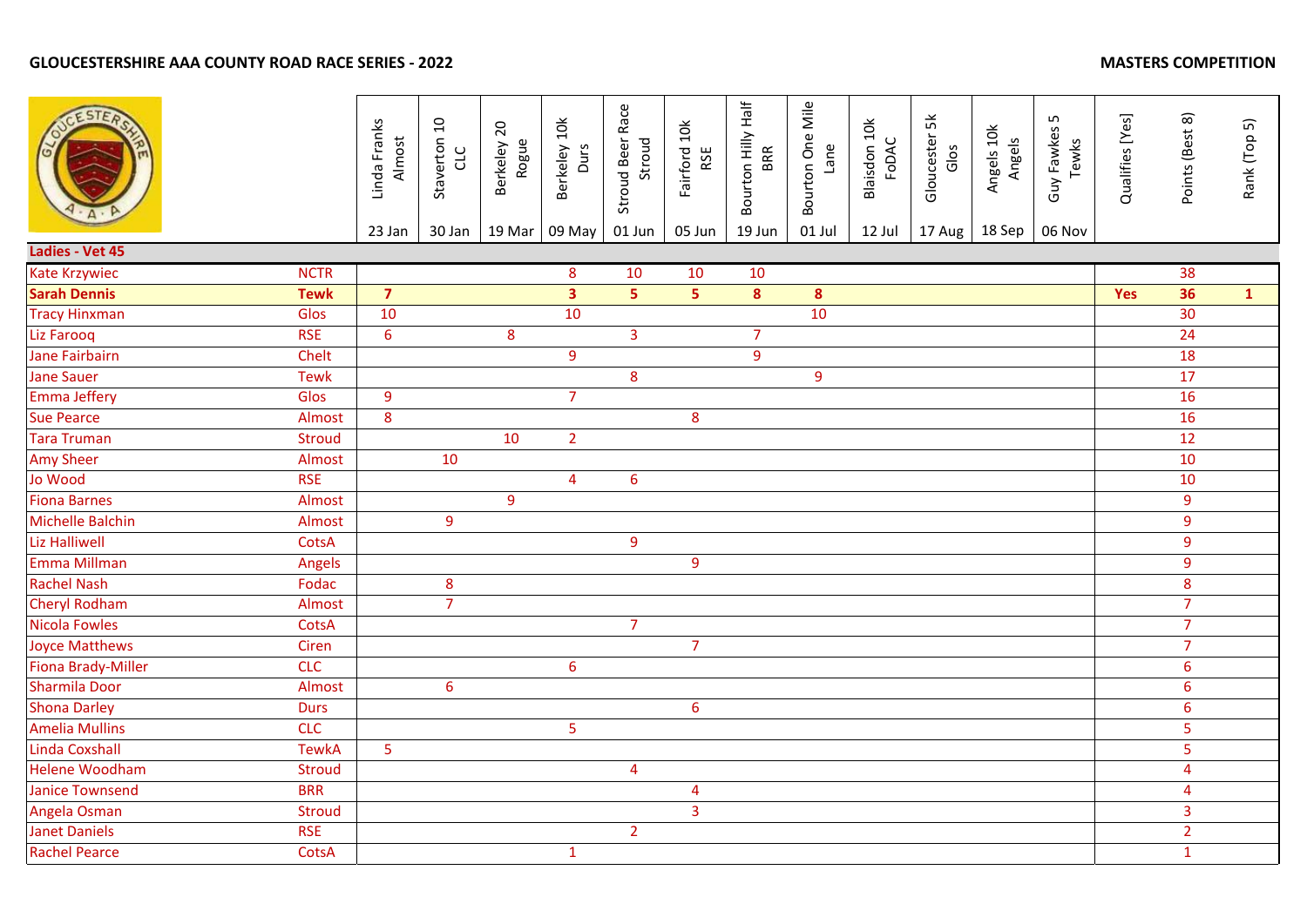# **GLOUCESTERSHIRE AAA COUNTY ROAD RACE SERIES - 2022**

| <b>MASTERS COMPETITION</b> |  |  |
|----------------------------|--|--|
|----------------------------|--|--|

|                           |               | Linda Franks<br>Almost<br>23 Jan | Staverton 10<br>CLC<br>30 Jan | Berkeley 20<br>Rogue<br>19 Mar | Berkeley 10k<br>Durs<br>09 May | Stroud Beer Race<br>Stroud<br>01 Jun | Fairford 10k<br>RSE<br>05 Jun | Bourton Hilly Half<br>BRR<br>19 Jun | Bourton One Mile<br>Lane<br>01 Jul | Blaisdon 10k<br>FODAC<br>12 Jul | Gloucester 5k<br>Glos<br>17 Aug | Angels 10k<br>Angels<br>18 Sep | Guy Fawkes 5<br>Tewks<br>06 Nov | Qualifies [Yes] | Points (Best 8) | Rank (Top 5)   |
|---------------------------|---------------|----------------------------------|-------------------------------|--------------------------------|--------------------------------|--------------------------------------|-------------------------------|-------------------------------------|------------------------------------|---------------------------------|---------------------------------|--------------------------------|---------------------------------|-----------------|-----------------|----------------|
| Ladies - Vet 50           |               |                                  |                               |                                |                                |                                      |                               |                                     |                                    |                                 |                                 |                                |                                 |                 |                 |                |
| <b>Rachel Barrow</b>      | <b>Ciren</b>  | $\boldsymbol{8}$                 | 8                             | 10                             | $\bullet$                      | $\overline{7}$                       | $\overline{\mathbf{z}}$       |                                     | $\overline{7}$                     |                                 |                                 |                                |                                 | Yes             | 55              | $\mathbf{1}$   |
| <b>Abigail Cullis</b>     | Angels        | $6\overline{6}$                  | $\overline{7}$                |                                |                                | 9                                    | 8                             |                                     |                                    |                                 |                                 |                                |                                 |                 | 30 <sub>o</sub> |                |
| <b>Lorraine Taylor</b>    | <b>Almost</b> |                                  | 2 <sup>1</sup>                |                                | $6\phantom{a}$                 | $6 \overline{6}$                     | 5 <sup>1</sup>                | $\overline{7}$                      |                                    |                                 |                                 |                                |                                 | <b>Yes</b>      | $\overline{26}$ | 2 <sup>7</sup> |
| <b>Hayley Woolnough</b>   | Almost        | $\overline{5}$                   | $\overline{4}$                |                                | $\overline{7}$                 |                                      |                               | 8                                   |                                    |                                 |                                 |                                |                                 |                 | 24              |                |
| <b>Fee Maycock</b>        | Westn         | 10                               | 10                            |                                |                                |                                      |                               |                                     |                                    |                                 |                                 |                                |                                 |                 | 20              |                |
| <b>Elaine Vincent</b>     | <b>Tewk</b>   |                                  |                               |                                |                                | 10                                   |                               | $\overline{9}$                      |                                    |                                 |                                 |                                |                                 |                 | 19              |                |
| <b>Caroline Cotterell</b> | Chelt         |                                  |                               |                                |                                |                                      | $\overline{9}$                |                                     | 10                                 |                                 |                                 |                                |                                 |                 | 19              |                |
| <b>Kirsty Pitts</b>       | <b>RSE</b>    | $\overline{7}$                   |                               |                                |                                | 8                                    |                               |                                     |                                    |                                 |                                 |                                |                                 |                 | 15              |                |
| <b>Sara Force</b>         | Angels        | $\overline{4}$                   | 5                             |                                |                                | 5                                    |                               |                                     |                                    |                                 |                                 |                                |                                 |                 | 14              |                |
| <b>Ruth Price</b>         | Angels        |                                  |                               |                                |                                | $\overline{2}$                       | $\overline{3}$                |                                     | 6                                  |                                 |                                 |                                |                                 |                 | 11              |                |
| Rachel O'Bryan            | Almost        |                                  |                               |                                | 10                             |                                      |                               |                                     |                                    |                                 |                                 |                                |                                 |                 | 10              |                |
| <b>Sheena Moseley</b>     | <b>Tewk</b>   |                                  | $\boldsymbol{6}$              |                                |                                | $\overline{\mathbf{4}}$              |                               |                                     |                                    |                                 |                                 |                                |                                 |                 | 10              |                |
| <b>Wendy Nicholls</b>     | Ciren         |                                  |                               |                                |                                |                                      | 10                            |                                     |                                    |                                 |                                 |                                |                                 |                 | 10              |                |
| Nikki Hitchcock           | <b>NCTR</b>   |                                  |                               |                                |                                |                                      |                               | 10                                  |                                    |                                 |                                 |                                |                                 |                 | 10              |                |
| <b>Claire Hayman</b>      | Angels        |                                  | $\overline{3}$                |                                |                                |                                      | 6                             |                                     |                                    |                                 |                                 |                                |                                 |                 | 9               |                |
| <b>Julia Jackson</b>      | <b>TewkA</b>  | 9                                |                               |                                |                                |                                      |                               |                                     |                                    |                                 |                                 |                                |                                 |                 | 9               |                |
| <b>Kimberley Mansell</b>  | Almost        |                                  | 9                             |                                |                                |                                      |                               |                                     |                                    |                                 |                                 |                                |                                 |                 | 9               |                |
| <b>Lisa Young</b>         | <b>Durs</b>   |                                  |                               | 9                              |                                |                                      |                               |                                     |                                    |                                 |                                 |                                |                                 |                 | $\overline{9}$  |                |
| <b>Rachel Brown</b>       | <b>Durs</b>   |                                  |                               |                                | 9                              |                                      |                               |                                     |                                    |                                 |                                 |                                |                                 |                 | 9               |                |
| <b>Rachel Ranger</b>      | Ciren         |                                  |                               |                                |                                |                                      |                               |                                     | 9                                  |                                 |                                 |                                |                                 |                 | 9               |                |
| <b>Jo Beames</b>          | <b>RSE</b>    |                                  |                               |                                |                                |                                      |                               |                                     | 8                                  |                                 |                                 |                                |                                 |                 | 8               |                |
| <b>Alison Quinn</b>       | <b>BRR</b>    |                                  | $\mathbf{1}$                  |                                |                                |                                      | 4                             |                                     |                                    |                                 |                                 |                                |                                 |                 | 5               |                |
| <b>Florence Trehet</b>    | <b>Stroud</b> |                                  |                               |                                | $\overline{\mathbf{5}}$        |                                      |                               |                                     |                                    |                                 |                                 |                                |                                 |                 | 5               |                |
| Lucinda Bubb              | <b>TewkA</b>  | $\overline{3}$                   |                               |                                |                                |                                      |                               |                                     |                                    |                                 |                                 |                                |                                 |                 | $\overline{3}$  |                |
| <b>Cathy Steer</b>        | <b>RSE</b>    |                                  |                               |                                |                                | $\overline{3}$                       |                               |                                     |                                    |                                 |                                 |                                |                                 |                 | $\overline{3}$  |                |
| <b>Noelle Morgan</b>      | <b>BRR</b>    | $\overline{2}$                   |                               |                                |                                |                                      |                               |                                     |                                    |                                 |                                 |                                |                                 |                 | $\overline{2}$  |                |
| <b>Sally McKinlay</b>     | Almost        | $\mathbf 1$                      |                               |                                |                                |                                      |                               |                                     |                                    |                                 |                                 |                                |                                 |                 | $\mathbf{1}$    |                |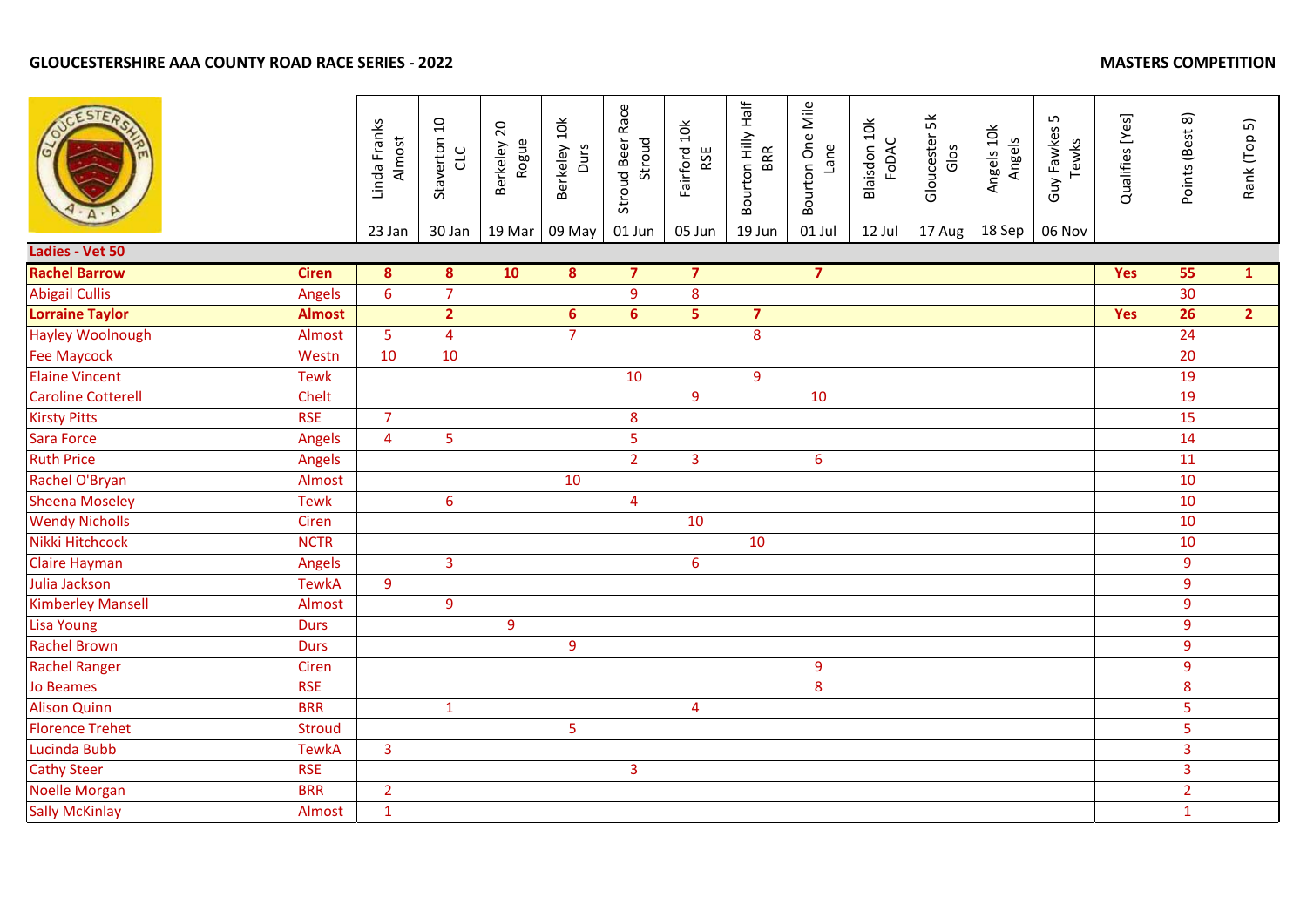|                          |               | Linda Franks<br>Almost<br>23 Jan | Staverton 10<br>CLC<br>30 Jan | Berkeley 20<br>Rogue<br>19 Mar | Berkeley 10k<br>Durs<br>09 May | Stroud Beer Race<br>Stroud<br>01 Jun | Fairford 10k<br>RSE<br>05 Jun | Bourton Hilly Half<br>BRR<br>19 Jun | Bourton One Mile<br>Lane<br>01 Jul | Blaisdon 10k<br>FODAC<br>12 Jul | Gloucester 5k<br>Glos<br>17 Aug | Angels 10k<br>Angels<br>18 Sep | S<br>Guy Fawkes<br>Tewks<br>06 Nov | Qualifies [Yes] | Points (Best 8)         | Rank (Top 5) |
|--------------------------|---------------|----------------------------------|-------------------------------|--------------------------------|--------------------------------|--------------------------------------|-------------------------------|-------------------------------------|------------------------------------|---------------------------------|---------------------------------|--------------------------------|------------------------------------|-----------------|-------------------------|--------------|
| Ladies - Vet 55          |               |                                  |                               |                                |                                |                                      |                               |                                     |                                    |                                 |                                 |                                |                                    |                 |                         |              |
| <b>Sue Baldwin</b>       | <b>Tewk</b>   | $\overline{9}$                   |                               |                                | $\bullet$                      | 10                                   | 10                            | $\overline{9}$                      | 10                                 |                                 |                                 |                                |                                    | Yes             | 56                      | $\mathbf{1}$ |
| <b>Helen Pemberton</b>   | Angels        |                                  |                               |                                | $\overline{7}$                 | 8                                    | $\overline{9}$                |                                     | 9                                  |                                 |                                 |                                |                                    |                 | 33                      |              |
| <b>Karen Higuera</b>     | Ciren         | 10                               |                               |                                |                                |                                      |                               | 10                                  |                                    |                                 |                                 |                                |                                    |                 | 20                      |              |
| <b>Alison Hume</b>       | Almost        |                                  | 8                             |                                | $\boldsymbol{6}$               |                                      |                               |                                     |                                    |                                 |                                 |                                |                                    |                 | 14                      |              |
| Linda Edwards            | <b>RSE</b>    |                                  |                               |                                |                                | $\overline{7}$                       | $\overline{7}$                |                                     |                                    |                                 |                                 |                                |                                    |                 | 14                      |              |
| <b>Claire Carroll</b>    | <b>BRR</b>    | $\overline{7}$                   | 5                             |                                |                                |                                      |                               |                                     |                                    |                                 |                                 |                                |                                    |                 | 12                      |              |
| <b>Angela Wixey</b>      | Angels        |                                  | $\boldsymbol{6}$              |                                | 5                              |                                      |                               |                                     |                                    |                                 |                                 |                                |                                    |                 | 11                      |              |
| Samantha Robinson        | <b>Tewk</b>   | 4                                | $\overline{2}$                |                                |                                | 5                                    |                               |                                     |                                    |                                 |                                 |                                |                                    |                 | 11                      |              |
| <b>Clare Hawling</b>     | Chelt         |                                  |                               |                                | 10                             |                                      |                               |                                     |                                    |                                 |                                 |                                |                                    |                 | 10                      |              |
| <b>Jeanette Gullick</b>  | Almost        |                                  | 10                            |                                |                                |                                      |                               |                                     |                                    |                                 |                                 |                                |                                    |                 | 10                      |              |
| <b>Kim Lewington</b>     | Almost        | 6                                | 4                             |                                |                                |                                      |                               |                                     |                                    |                                 |                                 |                                |                                    |                 | 10                      |              |
| <b>Deborah Phipps</b>    | <b>Stroud</b> |                                  |                               |                                | 9                              |                                      |                               |                                     |                                    |                                 |                                 |                                |                                    |                 | 9                       |              |
| <b>Karen Galpin</b>      | Almost        |                                  | 9                             |                                |                                |                                      |                               |                                     |                                    |                                 |                                 |                                |                                    |                 | 9                       |              |
| <b>Ingrid Harris</b>     | Almost        |                                  |                               |                                |                                | 9                                    |                               |                                     |                                    |                                 |                                 |                                |                                    |                 | 9                       |              |
| <b>Suzanne Tharme</b>    | <b>Tewk</b>   | 8                                |                               |                                |                                |                                      |                               |                                     |                                    |                                 |                                 |                                |                                    |                 | 8                       |              |
| <b>Amanda Ball</b>       | <b>RSE</b>    |                                  |                               |                                |                                |                                      | 8                             |                                     |                                    |                                 |                                 |                                |                                    |                 | 8                       |              |
| <b>Carole Doherty</b>    | Almost        |                                  | $\overline{7}$                |                                |                                |                                      |                               |                                     |                                    |                                 |                                 |                                |                                    |                 | $\overline{7}$          |              |
| <b>Samantha Timms</b>    | Ciren         |                                  |                               |                                |                                | $6\phantom{1}6$                      |                               |                                     |                                    |                                 |                                 |                                |                                    |                 | $\boldsymbol{6}$        |              |
| <b>Anne-Marie Davies</b> | <b>RSE</b>    |                                  |                               |                                |                                |                                      | $6\phantom{a}$                |                                     |                                    |                                 |                                 |                                |                                    |                 | $\boldsymbol{6}$        |              |
| <b>Kate Nichol</b>       | Almost        | $\overline{5}$                   |                               |                                |                                |                                      |                               |                                     |                                    |                                 |                                 |                                |                                    |                 | 5                       |              |
| <b>Shirley Creed</b>     | <b>BRR</b>    |                                  | $\mathbf{1}$                  |                                |                                |                                      | 4                             |                                     |                                    |                                 |                                 |                                |                                    |                 | 5                       |              |
| <b>Jenny Evanson</b>     | <b>BRR</b>    |                                  |                               |                                |                                |                                      | 5                             |                                     |                                    |                                 |                                 |                                |                                    |                 | 5                       |              |
| <b>Janine Bennett</b>    | Almost        |                                  |                               |                                | $\overline{\mathbf{4}}$        |                                      |                               |                                     |                                    |                                 |                                 |                                |                                    |                 | $\overline{4}$          |              |
| <b>Keren Hawkins</b>     | Angels        | $\overline{\mathbf{3}}$          |                               |                                |                                |                                      |                               |                                     |                                    |                                 |                                 |                                |                                    |                 | 3                       |              |
| <b>Sheena Macdonald</b>  | Angels        |                                  | $\overline{3}$                |                                |                                |                                      |                               |                                     |                                    |                                 |                                 |                                |                                    |                 | $\overline{\mathbf{3}}$ |              |
| Jo Miller                | Angels        |                                  |                               |                                |                                |                                      | $\overline{3}$                |                                     |                                    |                                 |                                 |                                |                                    |                 | 3                       |              |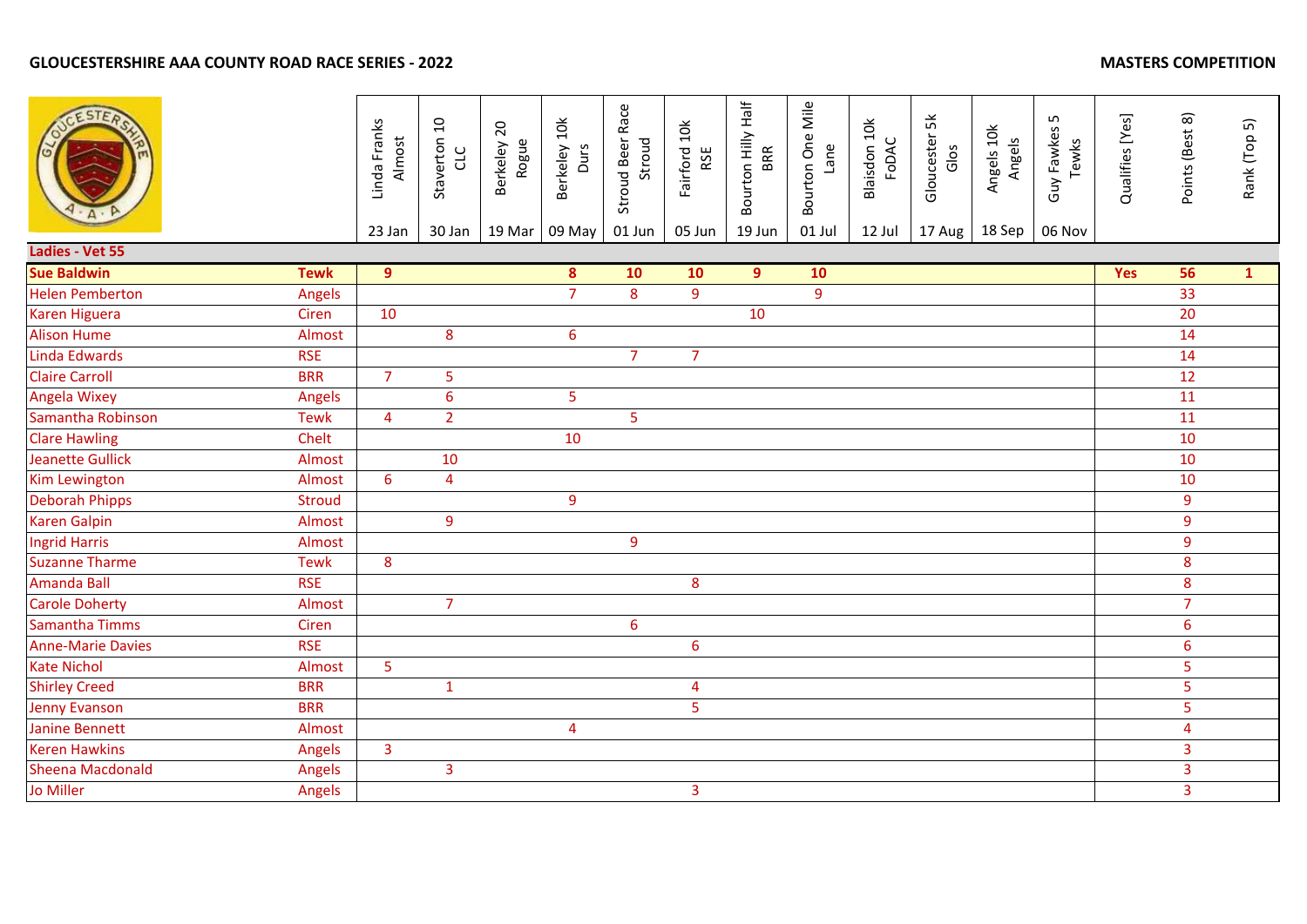|                         |             | Linda Franks<br>Almost<br>23 Jan | Staverton 10<br>CLC<br>30 Jan | Berkeley 20<br>Rogue<br>19 Mar | Berkeley 10k<br>Durs<br>09 May | Stroud Beer Race<br>Stroud<br>01 Jun | Fairford 10k<br>RSE<br>05 Jun | Bourton Hilly Half<br><b>BRR</b><br>19 Jun | Bourton One Mile<br>Lane<br>01 Jul | Blaisdon 10k<br>FODAC<br>12 Jul | Gloucester 5k<br>Glos<br>17 Aug | Angels 10k<br>Angels<br>18 Sep | Guy Fawkes 5<br>Tewks<br>06 Nov | Qualifies [Yes] | Points (Best 8)         | Rank (Top 5)   |
|-------------------------|-------------|----------------------------------|-------------------------------|--------------------------------|--------------------------------|--------------------------------------|-------------------------------|--------------------------------------------|------------------------------------|---------------------------------|---------------------------------|--------------------------------|---------------------------------|-----------------|-------------------------|----------------|
| Ladies - Vet 60         |             |                                  |                               |                                |                                |                                      |                               |                                            |                                    |                                 |                                 |                                |                                 |                 |                         |                |
| <b>Alice Lewis</b>      | <b>Durs</b> |                                  | 10                            |                                | 9 <sup>°</sup>                 | 10                                   | 8                             | 10                                         | 10                                 |                                 |                                 |                                |                                 | <b>Yes</b>      | 57                      | $\mathbf{1}$   |
| <b>Sarah Page</b>       | <b>RSE</b>  | 10                               | $\overline{9}$                | 10                             |                                | 9                                    | $\overline{7}$                | $\bf{8}$                                   |                                    |                                 |                                 |                                |                                 | Yes             | 53                      | 2 <sup>1</sup> |
| <b>Gill Carrick</b>     | <b>BRR</b>  | $6\phantom{1}$                   | $6\phantom{a}$                |                                | $\boldsymbol{8}$               | 8                                    | 6 <sup>1</sup>                | $\overline{7}$                             |                                    |                                 |                                 |                                |                                 | <b>Yes</b>      | 41                      | 3 <sup>1</sup> |
| Sarah Wallbridge        | Almost      | $\overline{7}$                   | 8                             |                                |                                |                                      |                               | 9                                          |                                    |                                 |                                 |                                |                                 |                 | 24                      |                |
| <b>Kathryn Morton</b>   | Chelt       |                                  |                               |                                | 10                             |                                      | 10                            |                                            |                                    |                                 |                                 |                                |                                 |                 | 20                      |                |
| <b>Anne Gardiner</b>    | <b>RSE</b>  | $\overline{9}$                   |                               |                                |                                |                                      |                               |                                            | 9                                  |                                 |                                 |                                |                                 |                 | 18                      |                |
| <b>Lesley Cottle</b>    | Almost      | 8                                | $\overline{7}$                |                                |                                |                                      |                               |                                            |                                    |                                 |                                 |                                |                                 |                 | 15                      |                |
| <b>Felicity Read</b>    | Almost      | $\overline{5}$                   |                               |                                | $\overline{7}$                 |                                      |                               |                                            |                                    |                                 |                                 |                                |                                 |                 | 12                      |                |
| Lorna Shawcross         | <b>BRR</b>  |                                  |                               |                                |                                |                                      | 9                             |                                            |                                    |                                 |                                 |                                |                                 |                 | 9                       |                |
| <b>Cathryn Nesbitt</b>  | <b>BRR</b>  |                                  | 5                             |                                |                                |                                      |                               |                                            |                                    |                                 |                                 |                                |                                 |                 | 5                       |                |
| <b>Rachel Jones</b>     | Ciren       |                                  |                               |                                |                                |                                      | 5                             |                                            |                                    |                                 |                                 |                                |                                 |                 | 5                       |                |
| <b>Jane Russell</b>     | Almost      | $\overline{4}$                   |                               |                                |                                |                                      |                               |                                            |                                    |                                 |                                 |                                |                                 |                 | $\overline{\mathbf{4}}$ |                |
| Julia Whittaker         | Almost      | $\overline{3}$                   |                               |                                |                                |                                      |                               |                                            |                                    |                                 |                                 |                                |                                 |                 | 3                       |                |
| Sandra Stuart           | Almost      | $\overline{2}$                   |                               |                                |                                |                                      |                               |                                            |                                    |                                 |                                 |                                |                                 |                 | $\overline{2}$          |                |
| <b>Iris Mayo</b>        | Almost      | $\mathbf{1}$                     |                               |                                |                                |                                      |                               |                                            |                                    |                                 |                                 |                                |                                 |                 | $\mathbf{1}$            |                |
| Ladies - Vet 65         |             |                                  |                               |                                |                                |                                      |                               |                                            |                                    |                                 |                                 |                                |                                 |                 |                         |                |
| <b>Liz Hulcup</b>       | <b>BRR</b>  | 10                               | $\overline{9}$                |                                | 10                             | 10                                   | 10                            | 10                                         |                                    |                                 |                                 |                                |                                 | <b>Yes</b>      | 59                      | $\mathbf{1}$   |
| <b>Annette Heylings</b> | <b>Durs</b> | 9                                | 8                             |                                | 9                              | 8                                    |                               |                                            | 10                                 |                                 |                                 |                                |                                 | <b>Yes</b>      | 44                      | $\overline{2}$ |
| <b>Barbara Thomas</b>   | Ciren       |                                  | $\overline{7}$                |                                |                                | 9                                    |                               |                                            | 9                                  |                                 |                                 |                                |                                 |                 | 25                      |                |
| Lynne Macedo            | Almost      |                                  |                               |                                | 8                              |                                      |                               |                                            | $\overline{7}$                     |                                 |                                 |                                |                                 |                 | 15                      |                |
| <b>Desiree Beer</b>     | Almost      |                                  |                               | 10                             |                                |                                      |                               |                                            |                                    |                                 |                                 |                                |                                 |                 | 10                      |                |
| Jacqui Wynds            | Fodac       |                                  | 10                            |                                |                                |                                      |                               |                                            |                                    |                                 |                                 |                                |                                 |                 | 10                      |                |
| <b>June Franks</b>      | Almost      | 8                                |                               |                                |                                |                                      |                               |                                            |                                    |                                 |                                 |                                |                                 |                 | 8                       |                |
| <b>Claire Hawes</b>     | Almost      |                                  |                               |                                |                                |                                      |                               |                                            | 8                                  |                                 |                                 |                                |                                 |                 | 8                       |                |